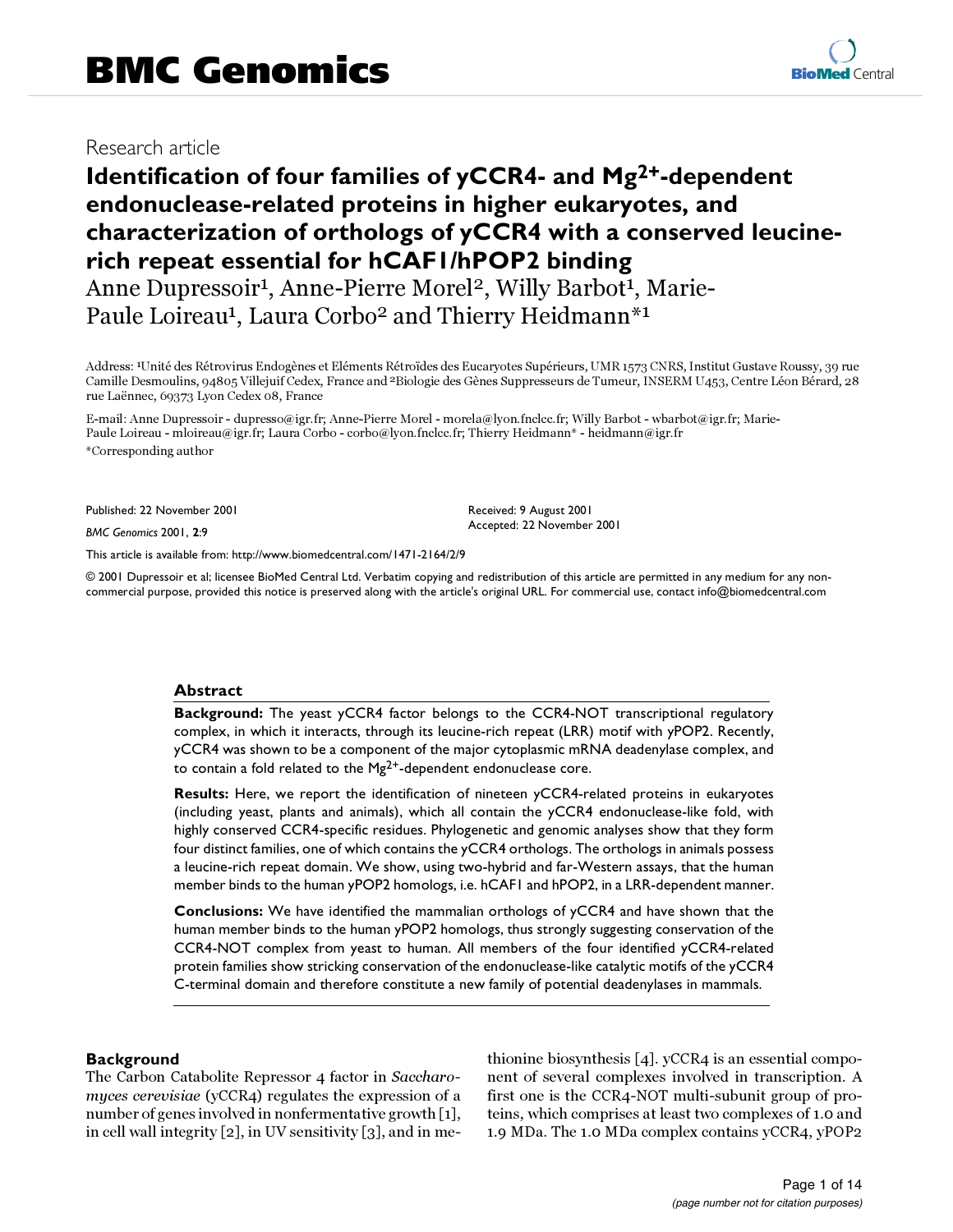(also referred to as yCAF1) and at least five yNOT1-5 proteins [[5–](#page-13-4)[7](#page-13-5)]. In this complex, yPOP2 independently binds to yCCR4 and yNOT1, and is absolutely required for yCCR4 to associate with the 1.0 MDa complex [\[6](#page-13-6)[,7](#page-13-5)]. In the 1.9 MDa complex, yCCR4 binds to proteins such as yDBF2, a cell-cycle regulated protein kinase [\[2](#page-13-1)], yCAF4 and yCAF16, and is essential for the interaction of both yCAF4 and yCAF16 with ySRB9, a component of the RNA polII holoenzyme [\[8](#page-13-7)]. yCCR4 was also reported to be associated with Paf1, Cdc73, and Hpr1 in a RNA polII complex distinct from the SRBP-containing holoenzyme [[9](#page-13-8)]. Accordingly, yCCR4 contains, in its central region, a leucine-rich repeat (LRR) domain [\[10](#page-13-9)] which was demonstrated to be necessary for yCCR4 binding to the yPOP2 [\[5](#page-13-4)[,11](#page-13-10)], yDBF2 [\[2\]](#page-13-1), yCAF4 and yCAF16 [\[8\]](#page-13-7) components of the CCR4-NOT complex. Moreover, its N-terminus discloses two activation domains which are required for transcriptional activation [\[10](#page-13-9)]. Hypotheses concerning yCCR4 function in yeast have been documented recently. First, Dlakic [[12](#page-13-11)] and Hofmann et al[\[13](#page-13-12)] showed that the yCCR4 C-terminus contains a fold related to the Mg2+-dependent endonuclease core, suggesting that it may function as a nuclease. Second, yCCR4 was shown to be a component, in association with yPOP2, of the major yeast cytoplasmic mRNA deadenylase complex, and to be required for efficient poly(A)-specific mRNA degradation [\[14](#page-13-13)[,15](#page-13-14)]. yCCR4 might be a catalytic subunit of this complex, because of its nuclease-like domain. Hence, yCCR4-associated complexes are likely to fulfill fundamental functions in gene regulation, and it is therefore of general interest to determine if similar complexes exist in mammals. Several components of the yCCR4-associated complexes have already been identified in humans: two homologs of yPOP2 (named hCAF1 and hPOP2/ hCALIF) [[16–](#page-13-15)[19\]](#page-13-16), and homologs of NOT proteins (named hNOT1, hNOT2, hNOT3, hNOT4) [\[19\]](#page-13-16). Moreover, interactions between these proteins were demonstrated [[19](#page-13-16)[,20](#page-13-17)]. Yet, at the present time there has been no report of a human protein that would be structurally and functionally close to yCCR4. We [[21](#page-13-18)] and others [[22\]](#page-13-19) previously characterized genes for highly related proteins in X. laevis, M. musculus and H. sapiens (named nocturnin, "mCCR4" and "hCCR4"), disclosing circadian expression [\[22](#page-13-19)], and with C-terminus displaying significant similarity with the C-terminus of yCCR4 (close to 30%). Yet, these proteins lack the N-terminal region of yCCR4 (i.e. aa 1 to 505), which contains the two activation domains and the leucine-rich repeat region necessary for protein-protein interactions. To identify orthologs of yCCR4 in higher eukaryotes and unravel the phylogenetical relationships between yCCR4 and the previously identified genes, we made a systematic search for other proteins related to yCCR4. Here we report the identification of nineteen yCCR4-like proteins in eukaryotes and show, by phylogenetic and genomic analyses,

that they are grouped into four distinct families, one of which contains the yCCR4 orthologs : these orthologs, in animals, have conserved the yCCR4 leucine-rich repeat, and we show, using two-hybrid assays and far-Western experiments, that the human protein binds to the human yPOP2 homologs, i.e. hCAF1 and hPOP2, in a LRR-dependent manner. Amino acid alignments show that the endonuclease-like catalytic motifs of the yCCR4 C-terminal domain are strictly conserved among all yCCR4-related proteins and identify CCR4-specific residues in this domain. The results therefore strongly suggest the existence of a conserved CCR4-NOT complex in human cells, and of a new family of potential deadenylases in mammals.

# **Results**

# <span id="page-1-0"></span>*Characterization and phylogeny of yCCR4-related proteins*

Sorting out of yCCR4-related proteins was performed by i) searches in databases using the yCCR4 C-terminal domain (aa 505–837) conserved in the three previously identified yCCR4-like proteins [[21](#page-13-18)[,22](#page-13-19)], and ii) PCR-amplification of cDNA libraries or reverse-transcribed RNAs using appropriate primers followed by sequencing, when required (Table [1](#page-1-0)). The majority of matching hits obtained through BLAST search in eukaryotic databases belongs to Arabidopsis thaliana (plants), Saccharomyces cerevisiae (fungi), and Caenorhabditis elegans, Drosophila melanogaster, Mus musculus and Homo sapiens (animals/metazoa), as expected from the abundance of these sequences in present-day databases. Sequences obtained from bacteria databases were not included in the phylogenetic analysis because of their poor lod-score, but were considered in subsequent analyses. After compilation of the positive hits and, for several of them, PCR amplification of the corresponding cDNAs and sequencing, the open reading frame of each of the 19 matching proteins was determined (Fig. [1](#page-2-0)B, Table [1](#page-1-0)). A comparative analysis of the full-length sequence of all yCCR4-related proteins indicates that they all share, as expected from the search strategy, a highly conserved yCCR4-related C-terminus (hatched box in Fig. [1](#page-2-0)B), but, conversely, their N-terminal regions are highly divergent (except for the LRR-containing group of proteins, see below). A multiple sequence alignment performed with the C-terminal regions (see Fig. [2](#page-3-0) ) allowed the establishment of phylogenetic relationships among all proteins (see Material and Methods). As illustrated in Fig. [1A](#page-2-0), the tree constructed using the neighbor-joining method (similar results were obtained using the parsimony method, not shown), indeed shows that the proteins can be classified into four major groups, with significant bootstrap values, which can therefore be considered as distinct protein families.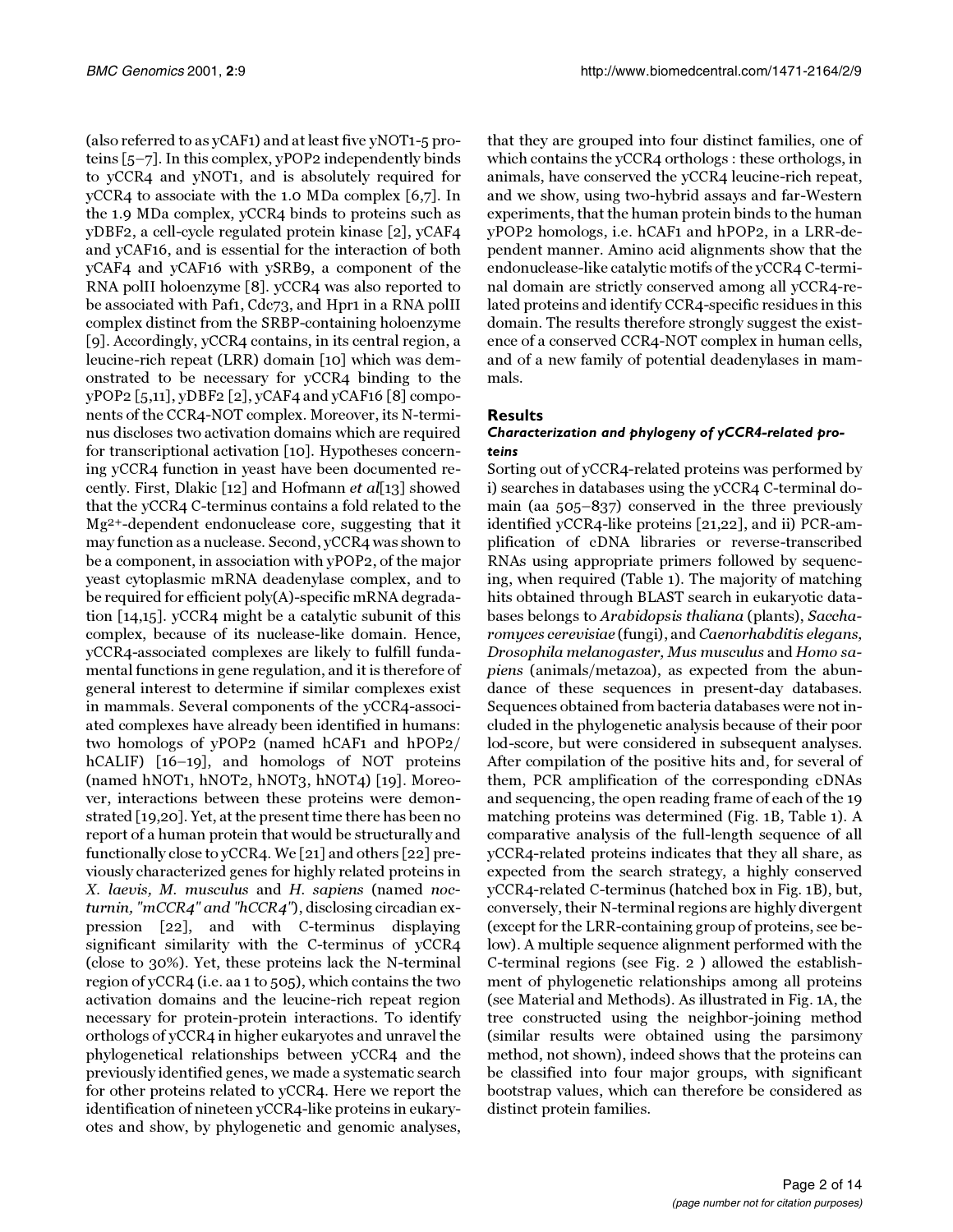

<span id="page-2-0"></span>Structure and phylogeny of yCCR4-related proteins. (A) Unrooted phylogenetic tree of the C-terminal region (hatched region in Fig. [1](#page-2-0)B) of 23 yCCR4-related protein sequences. The presented tree was constructed using the Neighbor-Joining method, with positions with gaps excluded and no correction for multiple substitutions (see Material and Methods). Bootstrap values representing the frequency of branching in 1000 replicates searches are indicated. The horizontal branch length and the scale indicate the percentage of amino acid substitutions from the nod. Vertical distances are arbitrary. See Table [1](#page-1-0) for protein names and sequences. The four protein families which can be defined from the phylogenetic analyses are indicated on the right. (B) Structure of the yCCR4-related proteins. The C-terminal region conserved in all yCCR4-related proteins is represented by a hatched box. The highly conserved leucine-rich repeat (LRR) domain, found for animal members of the CCR4 family, is indicated by a black box. The yCCR4 activation domains, previously delineated in [\[5](#page-13-4)] are represented by grey boxes. The amino acid length of the proteins is indicated. (C) Intron/exon structure of the coding regions of the yCCR4-related genes. Sequences shown are those described in (B) for which genomic organization could be determined. Accession numbers or references for genomic sequences are listed in Table [1](#page-1-0). Introns are represented by a line and exons by boxes with coding regions in grey. Sequences are drawn to scale, except large introns which are interrupted (but size indicated), introns of undetermined size (question mark in two human genes), and the non coding terminal exonic sequences (open boxes). Homologous intronic positions within each family are delineated, as well as the 5' bounderies (C-term) of the C-terminal regions, which have been aligned. The leucine-rich repeat (LRR) domains and the primers used to characterize the cDNAs of d.nocturnin, dCCR4 and ceCCR4 are indicated.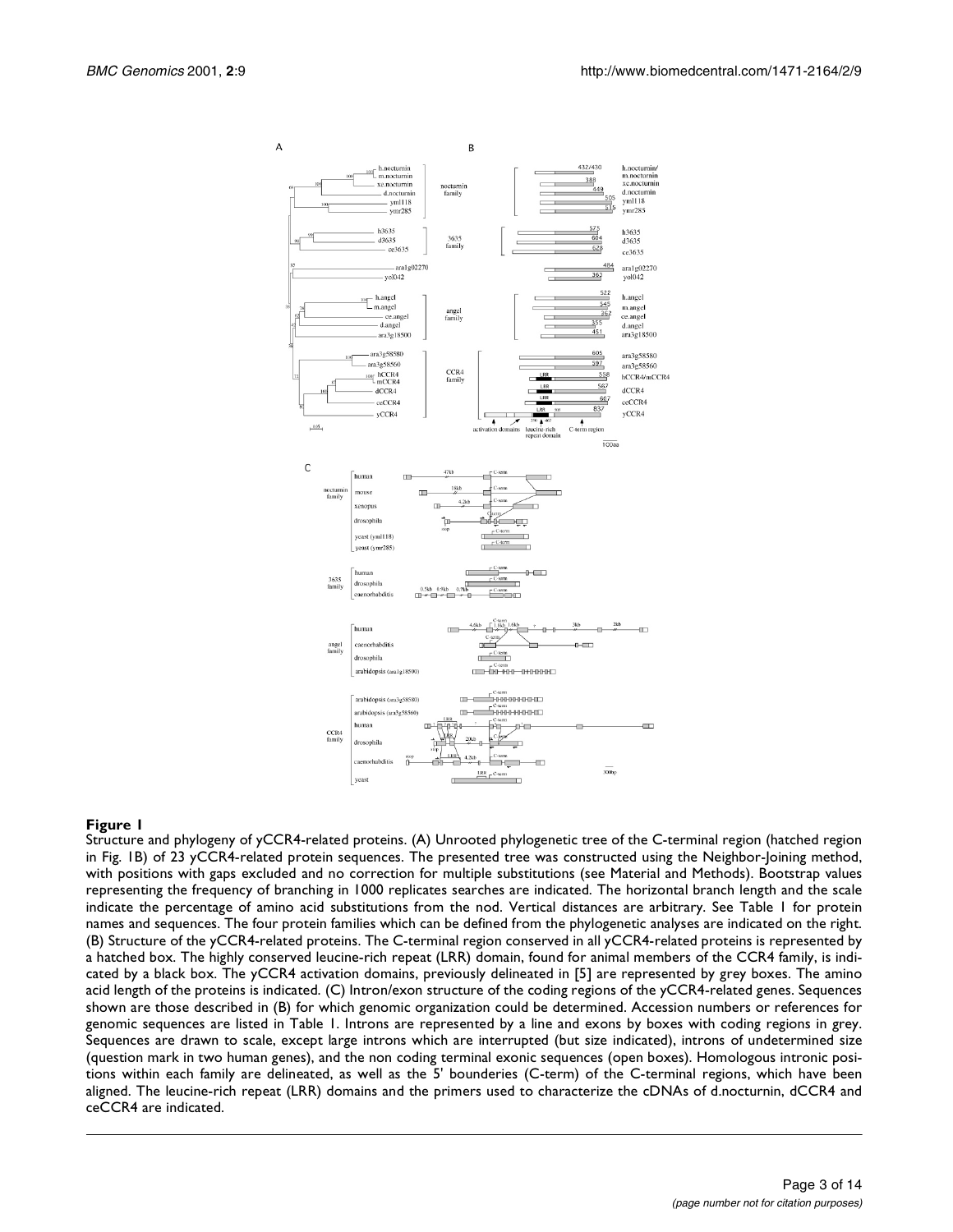| h.noct                           |              | $*153$                                                                         |         | 169<br>$\ast$ |                   | 186 | 189<br>197                                   | 211214              | 234                                                                                                | 254                                                                                                                                                      | 263                                    | 274                                |
|----------------------------------|--------------|--------------------------------------------------------------------------------|---------|---------------|-------------------|-----|----------------------------------------------|---------------------|----------------------------------------------------------------------------------------------------|----------------------------------------------------------------------------------------------------------------------------------------------------------|----------------------------------------|------------------------------------|
|                                  | 143          |                                                                                |         |               |                   |     |                                              |                     | IRVMOWNILAQ(15) ALKWEERKCLILEEILAY(2) DILCLOEVD(13) GYQG(19) DGCALFFLONRFKLVNSANIR(8)              |                                                                                                                                                          | <b>NOVAIAOTLECK(5)</b>                 |                                    |
| m.noct                           | 141          | IRVMOWNILAO (15)                                                               |         |               |                   |     | ALKWEERKCLILEEILAY(2) DILCLOEVD(13)          | GYOG(19)            | DGCALFFLONRFKLISSTNIR(8)                                                                           |                                                                                                                                                          | <b>NOVAIAOTLECK(5)</b>                 |                                    |
| xe.noct                          | 99           | FRVMOWNILAO (15)                                                               |         |               |                   |     |                                              |                     | ALKWEERKYLILEEILMY(2) DVLCLQEVD(13) GYQC(19) DGCALFFLQDRFQLVNSAKIR(8)                              |                                                                                                                                                          | NOVAIAETLOCC(5)                        |                                    |
| d.noct                           | 118          | IRLLOWNILSO(15)                                                                |         |               |                   |     | ALTWEHRKYLIVQEILQN(2) DVICLQEVD(12)          | <b>NYAG(19)</b>     | DGCAIFYKRDKLQLQGYDTRI(8)                                                                           |                                                                                                                                                          | <b>NOVAIAARLRMR(5)</b>                 |                                    |
| ym1118                           | 109          | VKIMTYNTLAO(13)                                                                |         |               |                   |     | ALKWHKRSKVLVHELKKY(2) DVVSLOEVD(14)          | GFDV(9)             |                                                                                                    | HGLLVAWNNKKFOLDNDWMLD (16)                                                                                                                               | KNIALIISLYFK(9)                        |                                    |
| ymr285                           | 112          | FKLMTYNCLAO(13)                                                                |         |               |                   |     | ALKWYRRSKVLLNEFKYY(2) DVICLOEID(15)          | GYDG(9)             |                                                                                                    | HGVAIMWRRELFHQVDKMLID(15)                                                                                                                                | <b>NNVGLVLALKFS(16)</b>                |                                    |
| h003635                          | 261          | IRTVSYNILAD(19)                                                                |         |               |                   |     | ALELDYRONLIQKELTGY(2) DVICLOEVD(15)          | GLEG(7)             |                                                                                                    | EGLATFYRKSKFSLLSQHDIS(17)                                                                                                                                | LVLYPSAQEKVL(18)                       |                                    |
| d003635                          | 276          | IRVVSYNLLAD(19)                                                                |         |               |                   |     | YLOIDYRKPLFINEIIGY(2) DILCLOEVD(17)          | <b>NYHG(9)</b>      |                                                                                                    | EGVAIFFRNSRFDLLDSQILH(17)                                                                                                                                | IKVNAQLAERIC(19)                       |                                    |
| ce003635                         | 307          | IRIMSYNILAD(20)                                                                |         |               |                   |     |                                              |                     | SQRIIYRTPIFLKQLHDF(6) SLIFLQEVD(15) SYSS(10) EGVAIIFDSQRFQVISSKCYG(26)                             |                                                                                                                                                          | PTVLQIVVLKDS(5)                        |                                    |
| ara1g02270 72                    |              | ISCTTFNILAP(17)                                                                |         |               |                   |     |                                              |                     | RTLWLARNORILDLLLHO(2) SVICLOEVW(17) GYTI(10) DGLLTAIHKDHFKVVNYRELL(5)                              |                                                                                                                                                          | DRVAO--LLHVK (16)                      |                                    |
| yo104                            | 27           | FTLLTYNMLSP(14)                                                                |         |               |                   |     | YKNWSYRHRLLEKELLNT(3) DIMCLOEMT(16)          | <b>NYGS(18)</b>     |                                                                                                    | DGVSIFYNLAKFDFISSSGIY(24)                                                                                                                                | DGASNVIGEDSL(24)                       |                                    |
| h.anqel                          | 145          | FSVMSYNILSO(16)                                                                |         |               |                   |     |                                              |                     | VLHWSFRFPNILKEIKHF(2) DVLCLOEVO(15) GYHC(10) DGCAICFKHSKFSLLSVNPVE(11)                             |                                                                                                                                                          | DNVGLVLLLQPK(8)                        |                                    |
| <b>m.angel</b>                   | 167          | FSVMSYNILSO(16)                                                                |         |               |                   |     |                                              |                     | VLHWSFRFPNILKEIKHF(2) DVLCLOEVO(15) GYHC(10) DGCAICFKHSRFSLLSVNPVE(11)                             |                                                                                                                                                          | DNIGLVLLLQPK(8)                        |                                    |
| ce.angel                         | 72           | FTICSYNVLCQ(18)                                                                |         |               |                   |     | FLDWEHRWRGLQVELPTF(2) DILGLQEVQ(15)          |                     | GYEG(12) DGCALFYHPAKFELVANQEVN(11)                                                                 |                                                                                                                                                          | ENIAQIVALRCR(5)                        |                                    |
| d.angel<br>ara3g18500 109        | 68           | FKVVSYNILAO(16)<br>FTVVSYNILGD(16)                                             |         |               |                   |     | FLSWQRRQQNLLRELLKL(2) DILCLQEMQ(15) GKKL(12) |                     | DGCAIVYDSSKFELLDHOAVE(11)<br>YLKWGYRKRLICEELIRL(2) DIISMOEVD(12) GYAG(12) DGCAMFWKADRFGVLERENIE(7) |                                                                                                                                                          | DNVALFARFRFK(8)                        |                                    |
|                                  |              | FTVLSYNILSD(14)                                                                |         |               |                   |     |                                              |                     | ALAWTYRRONLLREIVKY(2) DIVCLOEVO(15) GYOG(17) DGCATFFRRDRFSHVEFNKAA(22)                             |                                                                                                                                                          | DNVAQLAVLELR(7)                        |                                    |
| ara3g58580 251<br>ara3g58560 251 |              | FTVLSYNILSD(14)                                                                |         |               |                   |     |                                              |                     | ALSWPYRRONLLREIVGY(2) DVVCLOEVO(15) GYOA(17) DGCATFFRRDRFSHVKKYDVE(27)                             |                                                                                                                                                          | DNVALIVVLEAK (14)<br>DNIALIVVLEAK (16) |                                    |
| hCCR4                            | 189          | FSVMCYNVLCD(14)                                                                |         |               |                   |     |                                              |                     | ALNWDYRKKAIIQEILSC(2) DIVSLQEVE(14) GYNG(19) DGCAIFFKTEKFTLVQKHTVE(22)                             |                                                                                                                                                          | DNIGVAVLLELR(19)                       |                                    |
| mCCR4                            | 189          | FSVMCYNVLGD(14)                                                                |         |               |                   |     |                                              |                     | ALNWDYRKKAIIQEILSC(2) DIISLQEVE(14) GYNG(19) DGCAIFFKTEKFTLVQKHTVE(22)                             |                                                                                                                                                          | DNIGVAVLLELR(19)                       |                                    |
| dCCR4                            | 206          | FTVMCYNVLCD(14)                                                                |         |               |                   |     |                                              |                     | ALCWEYRKKSIIDEIRHY(2) DIISLOEIE(14) GYEG(19) DGCAIFFRASKFTLIKESLIE(22)                             |                                                                                                                                                          | DNIGLAALLKVK(16)                       |                                    |
| ceCCR4                           | 220          | <b>FTVLCYNVLCD(14)</b>                                                         |         |               |                   |     |                                              |                     | ALNWEYRKGLIIKEIRTY(2) DVITLOEVE(14) GYAG(19) DGCAIFWKVDKFDMDKQYLFE(22)                             |                                                                                                                                                          | DNIGLCAVLKIK(24)                       |                                    |
| yCCR4                            | 505          |                                                                                |         |               |                   |     |                                              |                     | FTVLSYNTLCO(14) ALSWDYRRNKLKEOLLSY(2) DLLCLOEVE(14) GYTG(19) DGCCIFFKRDOFKLITKDAMD(24)             |                                                                                                                                                          | DNVALFLKLOHI(5)                        |                                    |
|                                  |              |                                                                                |         |               |                   |     |                                              |                     |                                                                                                    |                                                                                                                                                          |                                        |                                    |
| HAP1                             | 62           | LKICSWNVDG-(0)                                                                 |         |               |                   |     | LRAWIKKKG-LDWVKEEA(1) DILCLOETK(28) GY--(0)  |                     | SGVGLLSROCPLKVSYGIGDE(2)                                                                           |                                                                                                                                                          | DOEGRVIVAE--(3)                        |                                    |
| exoIII                           | $\mathbf{1}$ | MKFVSFNING-(0)                                                                 |         |               |                   |     | LRA-RPHQLEAIVEKHQP(0) DVIGLQETK(18) FYHG(4)  |                     | YGVALLTKETPIAVRRGFPGD(2)                                                                           |                                                                                                                                                          | EAQRRIIMAEIP(5)                        |                                    |
| <b>DNAseI</b>                    | $\mathbf{1}$ | LKIAAFNIRTF(3)                                                                 |         |               |                   |     |                                              |                     | KMSNATLASYIVRIVRRY(0) DIVLIOEVR(20) TYHY(12) ERYLFLFRPNKVSVLDTYQYD(9)                              |                                                                                                                                                          | SFSREPAVVKFS(8)                        |                                    |
|                                  |              |                                                                                |         |               |                   |     | ▯◕                                           | o                   |                                                                                                    |                                                                                                                                                          |                                        |                                    |
|                                  |              | $\frac{Q}{\beta 1}$                                                            |         | α             | $\alpha$ 1        |     | $\overline{B}2$                              |                     | $\overrightarrow{\beta 4}$ $\overrightarrow{\beta 1}$                                              |                                                                                                                                                          | BII                                    |                                    |
|                                  |              |                                                                                |         |               |                   |     |                                              |                     |                                                                                                    |                                                                                                                                                          |                                        |                                    |
|                                  |              |                                                                                |         |               |                   |     |                                              |                     |                                                                                                    |                                                                                                                                                          |                                        |                                    |
|                                  |              |                                                                                |         |               |                   |     |                                              |                     |                                                                                                    |                                                                                                                                                          |                                        |                                    |
|                                  |              |                                                                                |         |               |                   |     |                                              |                     |                                                                                                    |                                                                                                                                                          |                                        |                                    |
|                                  | 280          | 291                                                                            | $295 *$ |               | 312               | 317 |                                              |                     | 342<br>360 364                                                                                     | 376<br>386                                                                                                                                               | 411                                    | 424                                |
|                                  |              |                                                                                |         |               |                   |     |                                              |                     |                                                                                                    |                                                                                                                                                          |                                        |                                    |
| h.noct<br>m.noct                 |              | FCIAVTHLKART(3) RFRSAOGCDLLONLONIT(4)<br>FCIAVTHLKART(3) RFRSAOGCDLLONLONIT(4) |         |               |                   |     |                                              |                     |                                                                                                    | IPLIVCGDFNAEPTEEVYKHFASSNL(18) PYTTW(11) LDYIWYSKHAL(24) PSDHLSLVCDFSFT(8)<br>IPLIVCGDFNAEPTEEVYKHFASSSL(18) PYTTW(11) LDYIWYSRHAL(24) PSDHLSLVCDFSFN(8) |                                        |                                    |
| xe.noct                          |              | LCFAVTHLKART(3) RFRLAQGSDLLDNLESIT(4)                                          |         |               |                   |     |                                              |                     |                                                                                                    | VPLIICGDFNADPTEEVYKRFASSSL(18) PYTTW(11) LDYIWYSQHAL(24) PSDHLSLVCDFSFN(8)                                                                               |                                        |                                    |
| d.noct                           |              | FCVATTHLKARH(5) KLRNEQGRDLIRFVKQFA(2)                                          |         |               |                   |     | TPLLLCGDFNAEPVEPIYATILGCDL(36)               |                     | PYTTW(11)                                                                                          |                                                                                                                                                          |                                        | IDYVFYTPDRL(24) PSDHFSLVCDFELL(33) |
| ym1118                           |              | IIVANTHLFWHP(3) FERLROSYLVLOKIOEIK(7)                                          |         |               |                   |     |                                              |                     |                                                                                                    | WHSLLMGDFNTEPEEPPYLAITKRPL(46) PONPK(63) LDYIFYIEG-D(45) ASDHISLMCOIRLF(11)                                                                              |                                        |                                    |
| ymr285                           |              | ILIGTTHLFWHP(3) YERTROCYIVLKKMKEFM(16)                                         |         |               |                   |     |                                              |                     |                                                                                                    | WFPFFCGDFNSOPFDTPYLSMTSKPV(43) PESPV(65) LDYLFYVKKWD(45) ASDHLSMVCDLELQ(2)                                                                               |                                        |                                    |
| h003635                          |              | ICVANTHLYWHP(3) YIRLIOMAVALAHIRHVS(6)                                          |         |               |                   |     |                                              |                     | IPVIFCGDFNSTPSTGMYHFVINGSI(33) AYTNY(7)                                                            | LDYIFIDLNAL(25)                                                                                                                                          |                                        | <b>PSDHIALVCDLKWK(1)</b>           |
| d003635                          |              | VLVANTHLYFHP(3) HIRLLOMGFSMLFVEOSI(14)                                         |         |               |                   |     | IGLIFCGDFNSVPECGIYKLMTEQLA(33)               |                     | EYTHY(7)                                                                                           |                                                                                                                                                          |                                        | LDYVFYONDRF(25) PSDHVALVADLKFK(4)  |
| ce003635                         |              | LVCGNTHLHHNP(5) KVKVLQALTCTRKLLEIY(11)                                         |         |               |                   |     |                                              |                     | VLVLFGGDFNSTPNGAVFNLMSMGNL(31) EYTNY(12)                                                           |                                                                                                                                                          |                                        | LDYIWGVGA--(25) PSDHLPIICDIKI-(0)  |
| ara1q02270                       |              | VIIVNTHLLFPH(5) IVRLHOVYKILEYLEAYO(7)                                          |         |               |                   |     | MPIILCGDWNGSKRGHVYKFLRSOGF(39)               |                     | SDSRK(81)                                                                                          | FDYEELKKIWN(51)                                                                                                                                          |                                        | ISDHACLTVOFSPV(5)                  |
| yo104                            |              | FVVLNTHLYWKY(3) KVKLTOCMIIMRELSKII(13                                          |         |               |                   |     | VKILFTGDLNSTRDSLVVNFLQGQIV(28)               |                     | VHTCY(7)                                                                                           |                                                                                                                                                          |                                        | FDYVWYHDS--(30) PSDHIPLLTEFKIL(1)  |
| <b>h.angel</b>                   |              | ICVANTHLLYNP(3) DIKLTQLAMLLAEISSVA(7)                                          |         |               |                   |     |                                              |                     | CPIVMCGDFNSVPGSPLYSFIKEGKL(38) VYEAQ(65)                                                           |                                                                                                                                                          |                                        | VDYIFYTAK--(43) SSDHLPLLAKFRLE(2)  |
| <b>m.angel</b>                   |              | ICIANTHLLYNP(3) DIKLTOLAMLLAEIANVT(7)                                          |         |               |                   |     | CPIVMCGDFNSVPGSPLYSFIKEGKL(38)               |                     | <b>VYEVO</b> (65)                                                                                  | $VDYIFYSAE--(43)$                                                                                                                                        |                                        | SSDHLPLLAKFRLE(2)                  |
| ce.angel                         |              | ILVANTHLLFNE(3) DVKLAOLAILFASIHKMR(7)                                          |         |               |                   |     | PPVFVMGDFNIEPNSKVYDFIVDG--(18)               |                     | WKISG(7)                                                                                           |                                                                                                                                                          |                                        | ADYIKNFONIE(27) PSDHLPILAKFRLI(9)  |
| d.angel                          |              | FVVATTHLLFNT(3) DVRCAQVERILEELOSFS(3)                                          |         |               |                   |     | -PIVLTGDFNSLPDSSPIEFLVGKNG(21)               |                     | TASTY(6)                                                                                           |                                                                                                                                                          |                                        | VDYILRSLGSR(30) GSDHYALGAVFTAV(1)  |
| ara3q18500                       |              | ILLGNIHVLYNP(3) DVKLGQVRSLCSKAHLLS(5)                                          |         |               |                   |     | IPIVLCGDFNSTPKSPLYNFLASSEL(38)               |                     | <b>SSWTK(53)</b>                                                                                   | <b>VDYLWYSDGLL(24)</b>                                                                                                                                   |                                        | <b>GSDHLALVSEFVFE(3)</b>           |
| ara3g58580                       |              | LCVANTHVNVPH(3) DVKLWQVHTLLKGLEKIA(4)                                          |         |               |                   |     | IPMLVCGDFNTVPASAPHTLLAVGKV(57)               |                     | LFTNC(7)                                                                                           | LDYIFYTADTL(25)                                                                                                                                          |                                        | SSDHIALLAEFRCM(9)                  |
| ara3g58560                       |              | VVLANTHVNVOO(3) DVKLWOVHTLLKGLEKIA(4)                                          |         |               |                   |     |                                              |                     | IPMLVCGDFNTLPGSAPHTLLVMGKV(58) LFTNC(7)                                                            |                                                                                                                                                          |                                        | HDYIFYTADTL(25) SSNHIALLAEFRCT(6)  |
| hCCR4                            |              | ILVANAHMHWDP(3) DVKLVOTMMFLSEVKNII(17)                                         |         |               |                   |     | IPLVLCADLNSLPDSGVVEYLSTGGV(47)               |                     | PYTNY(7)                                                                                           | IDYIFYSKPOL(27)                                                                                                                                          |                                        | PSDHFSLFAQLELL(17)                 |
| mCCR4                            |              | ILVANAHMHWDP(3) DVKLVOTMMFLSEVKNII(17)                                         |         |               |                   |     | IPLVLCADLNSLPDSGVVEYLSTGGV(47)               |                     | PYTNY(7)                                                                                           |                                                                                                                                                          |                                        | IDYIFYSKPOL(27) PSDHFSLFAOLELL(17) |
| dCCR4                            |              | LLVCTAHIHWDP(3) DVKLIQTMMLSNELKTII(17)                                         |         |               |                   |     | VOLLLCGDFNSLPDSGVVEFLGKGRV(42)               |                     | PHTNY(7)                                                                                           |                                                                                                                                                          |                                        | IDYIFYTKTGM(27) PSDHFPLLVELELM(17) |
| ceCCR4                           |              | LVVATAHIHWDP(3) DVKLVOSMMLTHEVSRVL(13)                                         |         |               |                   |     | VPVLICGDFNSLPDSGVFEYLSKGQI(43)               |                     | PFTNY(7)                                                                                           |                                                                                                                                                          |                                        | IDYIFATPOSL(27) ASDHIPIMAQYAII(38) |
| yCCR4                            |              | IWAVTTHLHWDP(3) DVKTFOVGVLLDHLETLL(14)                                         |         |               |                   |     | FPVLICGDFNSYINSAVYELINTGRV(35)               |                     | PFTNF(7)                                                                                           |                                                                                                                                                          |                                        | IDYIWFSTHAL(25) PSDHIPLLARFEFM(10) |
|                                  |              |                                                                                |         |               |                   |     |                                              |                     |                                                                                                    |                                                                                                                                                          |                                        |                                    |
| <b>HAP1</b><br>exoIII            |              | FVLVTAYVPNAG(2) LVRLEYRQRWDEAFRKFL(6)<br>VTVINGYFPOGE(4) PIKFPAKAOFYONLONYL(7) |         |               |                   |     |                                              |                     |                                                                                                    | KPLVLCGDLNVAHEEIDLRNPKGNKK(34) AYTFW(12) LDYFLLSHSLL(13) GSDHCPITLYLAL-(0)<br>NPVLIMGDMNISPTDLDIGIGEENRK(39) RFSWF(13) IDLLLASOPLA(17) PSDHAPVWATFRR-(0) |                                        |                                    |
| <b>DNAseI</b>                    |              | FAIVALHSAPSD(3) AINSLYDVYLDVOOKWHL(1)                                          |         |               |                   |     |                                              |                     | -DVMLMGDFNADCSYVTSSOWSSIRL(13) ADTTA(6)                                                            |                                                                                                                                                          |                                        | YDRIVVAGSLL(27) ISDHYPVEVTLT--(0)  |
|                                  |              | o o                                                                            |         |               |                   |     | o o                                          |                     |                                                                                                    |                                                                                                                                                          |                                        |                                    |
|                                  |              | $\overline{\phantom{0}}$<br>BIII                                               |         |               | $\alpha$ <b>I</b> |     | $\overline{\phantom{0}}$                     | $\overline{\alpha}$ |                                                                                                    | $\frac{1}{\beta \mathbf{v} \mathbf{I}}$                                                                                                                  | ⊡●∆                                    | B6                                 |

<span id="page-3-0"></span>Multiple amino acid sequence alignment of the C-terminal region of 23 yCCR4-related proteins, extended to three Mg<sup>2+</sup>dependent endonucleases, i.e. HAP1 (human; accession number M80261), exoIII (E. coli; accession number AAC74819) and DNAseI (bovine ; accession number M60606). Only blocks containing more than three positions where residues display at least 60% similarity (calculated from a distance BLOSUM62 matrix, SQX program, Infobiogen) are shown, with the remaining of the sequence indicated by residue numbers in parenthesis. Positions with strict identity are shaded dark grey, and those with >60% similarity light grey. For the other aligned proteins (HAP1, exoIII, and DNAseI), residues identical to those strictly conserved in the yCCR4-related proteins are also shaded dark grey. Residues conserved in the yCCR4-related proteins but not found in the presently aligned endonucleases or other  $Mg^{2+}$ -dependent endonuclease-fold containing proteins (not shown) are marked with an asterisk. The secondary structure elements (α-helix and β-strand) for HAP1 and/or exoIII (see Fig. [4](#page-8-0) in [[31\]](#page-13-20) and Fig. [1](#page-2-0) in [\[30\]](#page-13-21)) are indicated under the alignment. Important residues involved in the Mg<sup>2+</sup>-dependent endonuclease activity are indicated as follows: empty circles for phosphate binding residues, filled circles for Mg<sup>2+</sup> binding residues, triangles for catalytic residues, and squares for residues involved in orientation and/or stabilization of the catalytic residues. Amino acid positions above the alignment are for h.nocturnin.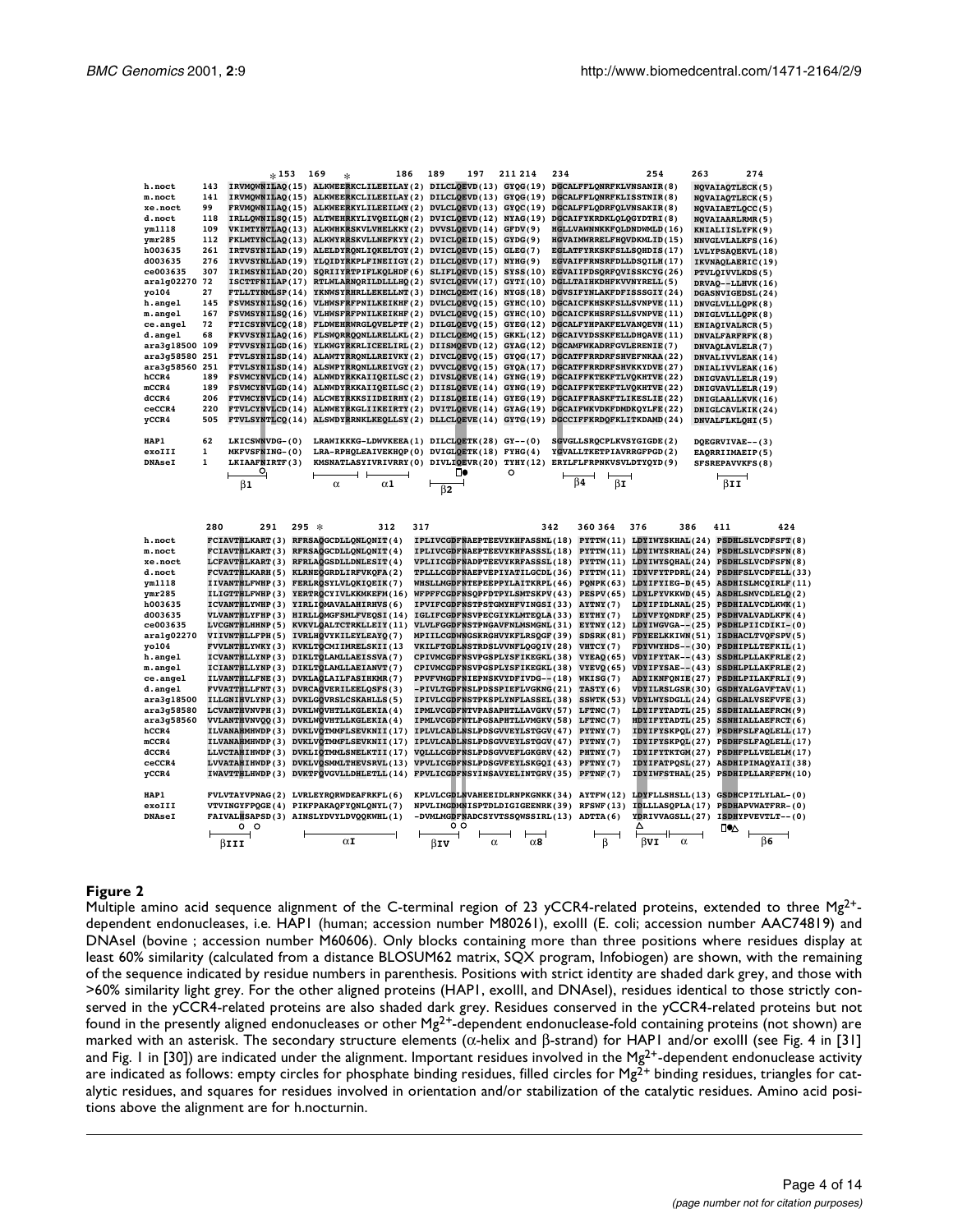| Name <sup>a</sup> | Nucleotide/Amino acid sequence b |                         | Sorting procedure (this work) or reference Corresponding genomic sequence <sup>c</sup> or reference |
|-------------------|----------------------------------|-------------------------|-----------------------------------------------------------------------------------------------------|
| h.nocturnin       | AAD56548                         | Dupressoir et al [21]   | NT-006124                                                                                           |
| m.nocturnin       | AAD56547                         | Dupressoir et al [21]   | Dupressoir et al [21]                                                                               |
| xe.nocturnin      | AAB39495                         | Green & Beshare [22]    | Green & Beshare [22]                                                                                |
| d.nocturnin       | AY043266                         | cDNA / PCR              | AE003690                                                                                            |
| ym III8           | NP 013588                        |                         | <b>NC001145</b>                                                                                     |
| ymr285            | NP_014012                        |                         | <b>NC001145</b>                                                                                     |
| h3635             | file I                           | Databases compilation   | AC016923                                                                                            |
| d3635             | file 2                           | Databases compilation   | AE003635                                                                                            |
| ce3635            | <b>CAB07271</b>                  |                         | Z92809                                                                                              |
| ara   g02270      | At1g02270                        |                         | NC 003070                                                                                           |
| yo 1042           | NP_014600                        |                         | <b>NC 001147</b>                                                                                    |
| h.angel           | file 3                           | Databases compilation   | AC025707                                                                                            |
| m.angel           | file 4                           | Databases compilation   |                                                                                                     |
| ce.angel          | file 5                           | Databases compilation   | AF067946                                                                                            |
| d.angel           | CAA59746                         | Kurzik-Dumke et al [26] | AE003461                                                                                            |
| ara3g18500        | At3g18500                        |                         | NC_003074                                                                                           |
| ara3g58580        | At3g58580                        |                         | NC 003074                                                                                           |
| ara3g58560        | At3g58560                        |                         | NC 003074                                                                                           |
| hCCR4             | <b>BAA86508</b>                  | Nagase et al [27]       | AC025336                                                                                            |
| mCCR4             | AY043269                         | <b>CDNA/PCR</b>         |                                                                                                     |
| dCCR4             | AY043267                         | cDNA/PCR                | AE003746                                                                                            |
| ceCCR4            | AY043268                         | cDNA / PCR              | Z68753                                                                                              |
| yCCR4             | AAB24455                         | Malvar et al [10]       | S50459                                                                                              |

#### **Table 1: yCCR4-related proteins**

a prefixes are as follows : h. *Homo sapiens*; m, *Mus musculus*; xe, *Xenopus laevis*; d, *Drosophila melanogaster*; ce, *Caenorhabditis elegans*; y, *Saccharomyces cerevisiae*; ara, *Arabidopsis thaliana.*baccession numbers (including those of cDNA coding regions sequenced in this work) or file numbers (see Additional Material) for the in silico determined sequences (this work). <sup>c</sup> accession numbers

The formerly identified "mCCR4", "hCCR4" [[21](#page-13-18)] and nocturnin [\[22\]](#page-13-19) proteins are grouped within the same family (called hereafter the nocturnin family, with the "mCCR4" and "hCCR4" proteins re-named m.nocturnin and h.nocturnin, and the xenopus nocturnin protein, xe.nocturnin). BLAST searches identified a putative drosophila ortholog from genomic scaffold AE003635. PCR amplification of cDNA drosophila libraries, using primers (indicated in Fig. [1](#page-2-0)C) designed from the predicted open reading frame, allowed us to provide the entire coding sequence of this gene (named d.nocturnin; assigned GenBank accession number AY043266; Table [1](#page-1-0)). Human, murine, drosophila and xenopus nocturnin proteins display significant levels of similarity in their Cterminal region (50–95% among themselves and 24– 27% with the yCCR4 C-terminus) (Fig. [1B](#page-2-0)), but not in their N-terminal part. No ortholog of the nocturnin genes could be found in the C. elegans genome (although completely sequenced), thus strongly suggesting that there is no such gene in this species. Besides proteins from animals, two yeast predicted proteins (yml118 and ymr285. Table [1\)](#page-1-0) with significant similarity with the yCCR4 C-terminus (23 and 24%, respectively), also falled within the nocturnin family. Finally, two arabidopsis

predicted proteins (Atlg31500 and Atlg31530) were found to be close to the nocturnin family members (not shown), but lacked the most 5' part of the C-terminal region, and were therefore excluded.

The second family, hereafter named the 3635 family, contains as yet unknown proteins from C. elegans, D. melanogaster and H. sapiens (Table [1](#page-1-0)). The caenorhabditis protein (ce3635) corresponds to the CAB07271 predicted protein. The *drosophila* protein (d3635) corresponds to a putative protein that we predicted from genomic scaffold AE003635 (nt 118477 to 120285; see Additional File [1](#page-12-0)). The human protein (h3635) was predicted from the human genomic sequence AC016923, the human ESTs AI369813, AW967801, AW968624, AW965496, H06019, and by comparison with the murine EST BE634658 for determination of the putative initiation codon (see Additional File [2](#page-12-1)). It should be noted that although some mouse ESTs do match in BLAST searches, suggesting the existence of a murine 3635 protein, its C-terminal region could not be predicted in its entirety because of the lack of corresponding overlapping ESTs or genomic sequences. Again, 3635 proteins display a conserved C-terminal region (32–41% similar-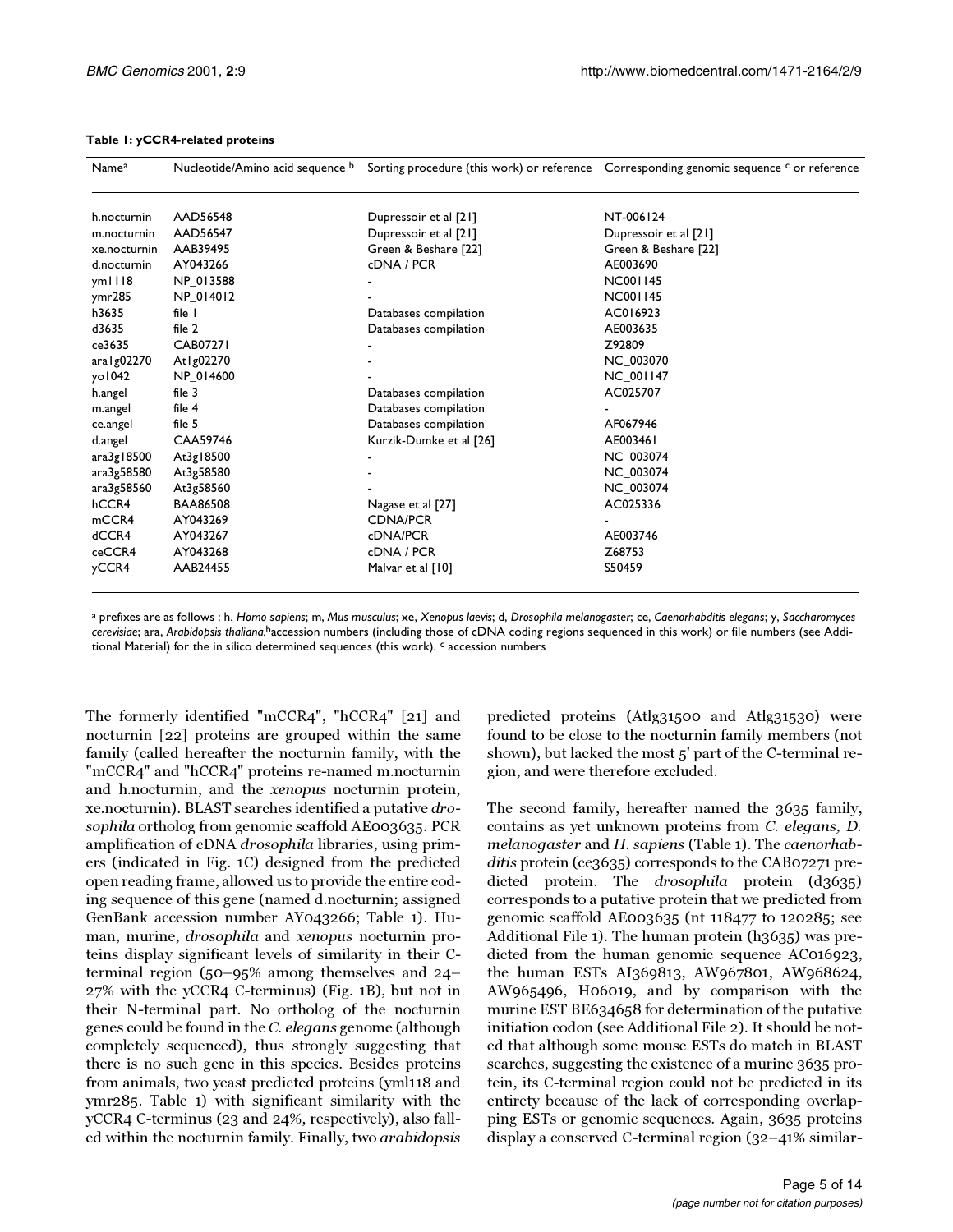| consensus                                  | P                                                               |                                                                  |                                  |                                       |                                            |                                            |                                                                                |                                  |                                       |                                              |                                         |                                                                  | X X <u>a</u> X X <u>a</u> X X L X X L X L s X N X <u>a</u> X X <u>a</u> |                                          |                                                    |                                                                   |                                                       |                                             |                                  |                                  |                                                   |                                                       |                                  |             |                         |                  | position                                                              |
|--------------------------------------------|-----------------------------------------------------------------|------------------------------------------------------------------|----------------------------------|---------------------------------------|--------------------------------------------|--------------------------------------------|--------------------------------------------------------------------------------|----------------------------------|---------------------------------------|----------------------------------------------|-----------------------------------------|------------------------------------------------------------------|-------------------------------------------------------------------------|------------------------------------------|----------------------------------------------------|-------------------------------------------------------------------|-------------------------------------------------------|---------------------------------------------|----------------------------------|----------------------------------|---------------------------------------------------|-------------------------------------------------------|----------------------------------|-------------|-------------------------|------------------|-----------------------------------------------------------------------|
| hCCR4<br>mcCR4<br>dCCR4<br>ceCCR4<br>yCCR4 | S<br>S<br>S<br>S<br>S                                           | $\mathbf{A}$<br>S<br>$\mathbf{P}$<br>$\mathbf P$<br>$\mathbf{A}$ | S<br>S<br>S<br>S<br>N            | Ĺ.<br>L<br>L<br>IL.<br>$ \mathbf{I} $ | W<br>W<br>W<br>W<br>F                      | S<br>S<br>${\bf E}$<br>Q<br>K              | L<br>L<br>F<br>L<br>Y                                                          | т<br>т<br>Е<br>т<br>D            | н<br>H<br>H<br>H<br>F                 | L<br>L<br>L<br>L<br>L                        | т<br>Т<br>T<br>${\bf S}$<br>т           | A<br>$\, {\bf A}$<br>$\, {\bf A}$<br>$\, {\bf A}$<br>$\mathbf R$ | L<br>L<br>L<br>L<br>$ \mathbf{L} $                                      | H<br>$\bf H$<br>Y<br>F<br>$\mathbf Y$    | L<br>L<br>L<br>L<br>L                              | S<br>S<br>N<br>N<br>N                                             | D<br>D<br>$\mathbf D$<br>N<br>$\mathbf G$             | N<br>N<br>N<br>N)<br>N                      | S<br>S<br>$\bf{Q}$<br>G<br>S     | L<br>L<br>L<br>L<br>L            | S<br>S<br>L<br>т<br>т                             | $\mathbf R$<br>$\mathbf c$<br>$\mathbf R$<br>R<br>E   | $\mathbf{I}$<br>I<br>L<br>L<br>L |             |                         |                  | $44 - 67$<br>$44 - 67$<br>66-89<br>$80 - 103$<br>$350 - 373$          |
| hCCR4<br>mcCR4<br>dCCR4<br>ceCCR4<br>yCCR4 | $\mathbf P$<br>$\mathbf P$<br>P<br>P<br>P                       | S<br>S<br>A<br>$\mathbf P$<br>A                                  | D<br>D<br>D<br>Е<br>Е            | $\mathbf{I}$<br>I<br>V<br>Ι<br>I      | A<br>A<br>$\mathbf G$<br>A<br>K            | K<br>K<br>M<br>Q<br>N                      | L<br>L<br>L<br>L<br>L                                                          | H<br>H<br>T<br>T<br>S            | N<br>N<br>S<br>N<br>N                 | L<br>L<br>L<br>L<br>L                        | V<br>V<br>R<br>Т<br>R                   | Y<br>Y<br>T<br>M<br>V                                            | L<br>L<br>$\frac{\mathbf{L}}{\mathbf{L}}$<br>L                          | D<br>D<br>D<br>D<br>D                    | L<br>L<br>$\frac{1}{\text{T}}$<br>$ \mathbf{L} $   | $\mathbf{s}$<br>${\bf S}$<br>$\overline{\mathbf{s}}$<br>${\bf S}$ | S<br>S<br>S<br>N<br>$\bf H$                           | N<br>N<br>N<br>N<br>N                       | K<br>Q<br>K<br>K<br>R            | $\mathbf{I}$<br>I<br>L<br>L<br>L | $\mathbf R$<br>Q<br>$\ddot{\mathbf{R}}$<br>R<br>т | S<br>S<br>$\bar{s}$<br>S<br>S                         | L<br>L<br>L<br>L<br>L            |             |                         |                  | 68-89<br>68-89<br>$90 - 112$<br>$104 - 126$<br>374-396                |
| hCCR4<br>mcCR4<br>dCCR4<br>ceCCR4<br>yCCR4 | $\mathbf P$<br>P<br>P<br>P<br>P                                 | $\mathbf{A}$<br>A<br>A<br>т<br>A                                 | Е<br>Е<br>E<br>E<br>$\mathbf{E}$ | L<br>L<br>L<br>L<br>L                 | G<br>G<br>${\bf G}$<br>G<br>G              | N<br>N<br>$\mathbf E$<br>D<br>$\mathbf{s}$ | $\mathbf M$<br>M<br>L<br>$\left  \mathbf{M} \right $<br>C                      | $\mathbf{v}$<br>v<br>I<br>I<br>F | S<br>S<br>Q<br>S<br>$\bf{Q}$          | L<br>L<br>L<br>L<br>L                        | R<br>R<br>${\bf R}$<br>$\mathbf c$<br>K | Е<br>E<br>$\bf E$<br>H<br>Y                                      | L<br>L<br>L<br>$ \mathbf{L} $<br>$^{\circledR}$                         | H<br>H<br>L<br>Y<br>Y                    | L<br>L<br>L<br>L<br>$^{\circledR}$                 | N<br>N<br>N<br>N<br>F                                             | N<br>Y<br>N<br>N<br>D                                 | N<br>N<br>N<br>N<br>N                       | L<br>Q<br>F<br>Q<br>M            | L<br>L<br>L<br>L<br>V            | R<br>$\mathbf{R}$<br>$\mathbf R$<br>R<br>т        | v<br>$\mathbf{v}$<br>$\mathbf{v}$<br>$\mathbf v$<br>T | L<br>L<br>L<br>L<br>L            |             |                         |                  | $90 - 113$<br>$90 - 113$<br>$113 - 135$<br>$127 - 149$<br>$397 - 419$ |
| hCCR4<br>mcCR4<br>dCCR4<br>ceCCR4<br>yCCR4 | $\overline{\mathbf{P}}$<br>$\mathbf P$<br>P<br>$\mathbf P$<br>P | F<br>F<br>Y<br>Y<br>W                                            | Е<br>Е<br>Е<br>E<br>Е            | $ {\bf L} $<br>L<br>I<br>L<br>F       | G<br>G<br>G<br>G<br>G                      | K<br>$\bf K$<br>K<br>K<br>N                | $\left(\mathbf{r}\right)$<br>L<br>L<br>L<br>$\left\vert \mathbf{L}\right\vert$ | F<br>F<br>F<br>F<br>$\mathbf c$  | Q<br>Q<br>$\bf H$<br>$\mathbf R$<br>N | L<br>L<br>L<br>$\mathbf{T})$<br>$\mathbf{L}$ | Q<br>Q<br>$\mathbf v$<br>Q<br>Q         | т<br>T<br>I<br>T<br>$\mathbf F$                                  | L<br>L<br>L<br>L<br>L                                                   | G<br>$\mathbf{s}$<br>${\bf G}$<br>G<br>G | L<br>L<br>L<br>L<br>$\circledP$                    | K<br>K<br>M<br>Q<br>E                                             | G<br>${\bf G}$<br>${\bf G}$<br>${\bf G}$<br>${\bf G}$ | $\overline{\mathbf{N}}$<br>N<br>N<br>N<br>N | $\mathbf{P}$<br>P<br>P<br>P<br>P | $\mathbf{r}$<br>L<br>L<br>L<br>L | т<br>Т<br>Q<br>S<br>Е                             | $\bf{Q}$<br>Q<br>K<br>P<br>K                          | D<br>D<br>Е<br>Е<br>Q            | F<br>I<br>F | L<br>L<br>M<br>S<br>L K | N<br>N<br>N<br>K | 114-139<br>114-139<br>136-161<br>150-175<br>$420 - 445$               |
| hCCR4<br>mcCR4<br>dCCR4<br>ceCCR4<br>yCCR4 | L<br>I<br>I<br>$\mathbf{I}$<br>L                                | C<br>Y<br>Y<br>L<br>Y                                            | L<br>N<br>н<br>т<br>$\mathbf{o}$ | Е<br>Е<br>Е<br>Е<br>E                 | $\mathbf P$<br>P<br>т<br>K<br>$\mathbf{P}$ | D<br>N<br>N<br>S<br>D                      | G.<br>G<br>G<br>v<br>G                                                         | т<br>A<br>т<br>т                 | $\bf{Q}$<br>Q<br>G<br>R               | TRRL<br>K<br>K<br>R L                        | L<br>I.                                 | L<br>L<br>Ι<br>L                                                 | L N<br>т<br>Q<br>F<br>N                                                 | Y<br>F<br>Y<br>Y                         | L<br>Y(M)<br>$ \mathbf{L} $<br>L<br>$ \mathbf{L} $ | L<br>L<br>L<br>$\mathbf R$<br>L                                   | D<br>D<br>D<br>D<br>D                                 | N<br>N<br>H<br>N<br> N                      | L<br>L<br>L<br>$\mathbf R$<br>L  | S<br>S<br>т<br>$\mathbf P$<br>S  | G<br>F<br>I<br>Е<br>G                             | т<br>т<br>N<br>I<br>т                                 | AK<br>V<br>Р<br>A K              | N<br>H<br>L |                         |                  | 140-163<br>140-163<br>162-185<br>176-199<br>446-468                   |

<span id="page-5-0"></span>Alignment of the leucine-rich repeats of the human, murine, *drosophila, caenorhabditis* and yeast CCR4 family proteins. The consensus shown above is that of the "*S.cerevisae* adenylate cyclase" class of 23-amino acid long, proline-containing leucine-rich repeats, which includes the yCCR4 LRR [\[28](#page-13-24)]. Conserved or aliphatic residues matching the consensus sequence are boxed or circled, respectively, a denotes an aliphatic residue.

ity among themselves and 25–29% similarity with the yCCR4 C-terminus) but differ in their N-terminal region.

The third family of yCCR4-related proteins (called hereafter the angel family) contains the formerly identified angel drosophila gene product, with as yet no identified function ([\[26\]](#page-13-22), accession number X85743), as well as M. musculus, H. sapiens, C. elegans and A. thaliana proteins (Table [1](#page-1-0)). The murine protein (m.angel) was determined from the assembly of several murine overlapping matching ESTs (AI151868, BF318959, AB041602, AA647420 ; see Additional File [3](#page-12-2)). The human protein (h.angel) was predicted from a human full-length cDNA (accession number AL079275) and the corresponding genomic sequence (accession number AC025707)(see Additional File [4](#page-12-3)). The caenorhabditis protein (ce.angel) derives from the AAC17686 putative protein, predicted from cosmid AF067946, with a modification for a misassignment of a 3' exon (see Additional File [5\)](#page-12-4). The arabidopsis protein (ara3g18500) corresponds to the At3g18500 predicted protein. Once more, the human, murine, drosophila, caenorhabditis and arabidopsis angel proteins have a highly conserved C-terminal region (33–88% similarity among themselves and 25–33% similarity with the yCCR4 C-terminus), but differ in their Nterminus.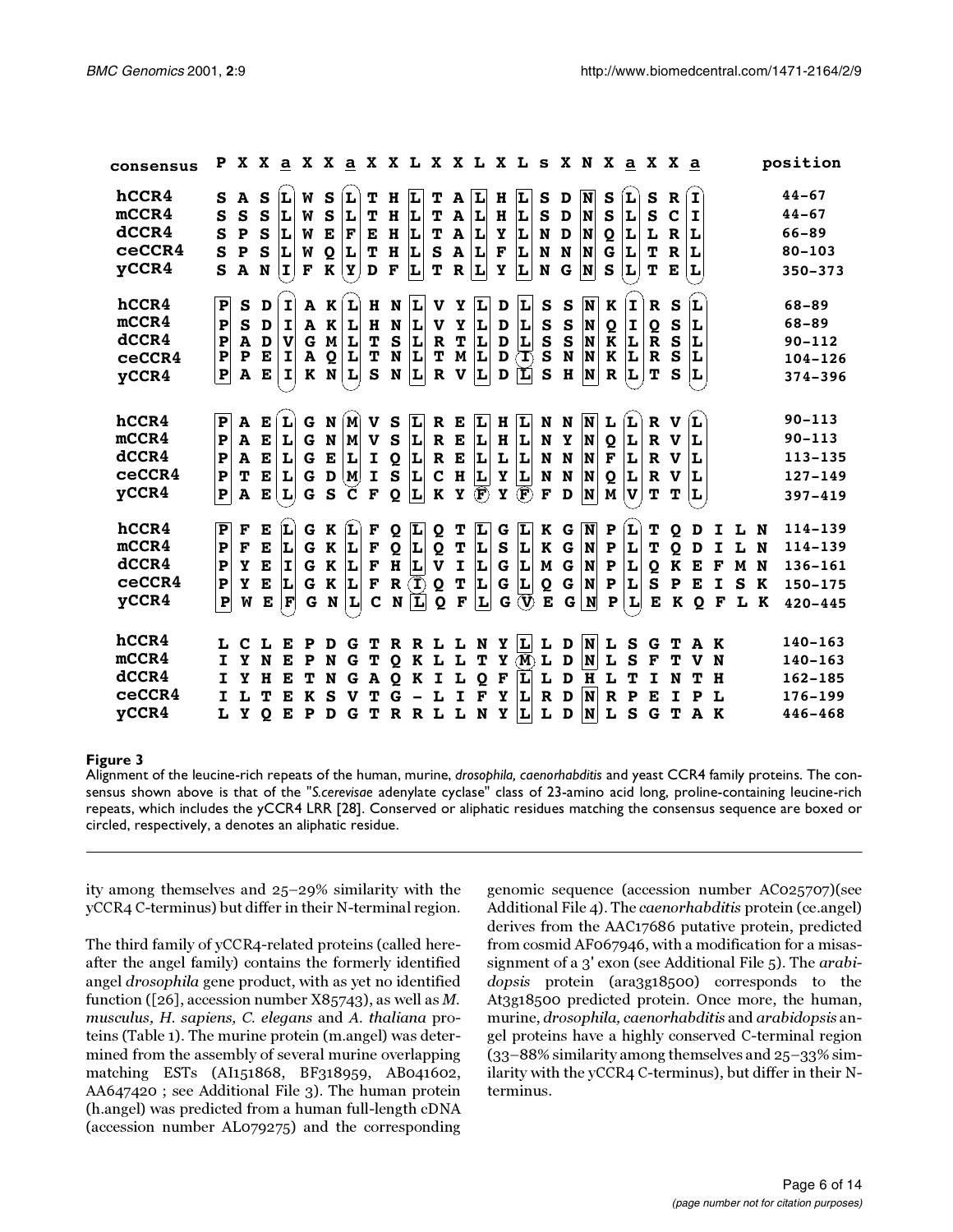The fourth family (hereafter named the CCR4 family) contains the formerly identified yeast CCR4 protein and as yet undefined human, murine, drosophila, caenorhabditis and arabidopsis proteins. The human protein (named hCCR4) is putatively encoded by the KIAA1194 full-length cDNA ([\[27\]](#page-13-23), accession number AB033020). The cDNA encoding the murine protein (named mCCR4) was isolated by us using RT-PCR and primers derived from matching EST clones, and its open reading frame was entirely sequenced (assigned Gen-Bank accession number AY043269; Table [1\)](#page-1-0). Aside their C-terminal regions which display the highest similarity with the yCCR4 C-terminus (35–41%), the N-terminus of the human and murine proteins display a leucine-rich repeat (LRR) region very similar to that of the yeast CCR4 (Fig. [3](#page-5-0) and see below). The drosophila and caenorhabditis proteins were characterized from matching genomic clones (accession number AE003746 and Z68753, respectively) in which we identified a similar LRR domain 20 kb and 4 kb, respectively, upstream of the exons for the yCCR4-like C-terminus. PCR and sequencing using cDNA libraries and primers that mapped upstream of the LRRs and in the C-terminal region (primers indicated in Fig. [1C](#page-2-0)) demonstrated that the caenorhabditis and drosophila putative proteins (hereafter named ceCCR4 and dCCR4, with assigned Gen-Bank accession numbers AY043268 and AY043267, respectively; Table [1](#page-1-0)) also possess, in their N-terminal region, a LRR motif related to that of the yCCR4 protein (Fig. [1](#page-2-0)B and [3](#page-5-0) ). Alignment of the leucine-rich repeats (Fig. [3](#page-5-0) ) of the human, murine, drosophila, caenorhabditis and yeast proteins disclosed high conservation of the residues previously shown to define the 23-amino acid-long LRRs, including those of yCCR4 and of the adenylyl cyclase (PxxaxxaxxLxxLxLsxNxaxxa, [\[28](#page-13-24)]), thus suggesting that the function of this motif has been conserved from yeast to mammals. Besides proteins from animals, two arabidopsis predicted proteins (ara3g58580 and ara3g58560. Table [1](#page-1-0)) also branch, with significative bootstrap values, with the CCR4 family proteins. Interestingly, although their C-terminal regions display significant similarity with the yCCR4 C-terminus (37%), none of these two proteins possesses a LRR domain (see Fig. [1](#page-2-0)B and Discussion). Finally, it should be noted that the proteins of the CCR4 family are all significantly smaller than the yeast member, all of them lacking the two activation domains (aa 1 to 350) located in the yCCR4 N-terminal region (see Discussion).

Finally, BLAST searches identified a S. cerevisiae putative protein, yo1042 (accession number NP\_014600), and an A. thaliana predicted protein (ara1g02270; accession number At1g02270) which disclose similarity with the C-terminal part of the yCCR4 protein (29% and 25%, respectively), but which do not cluster in an unam-

biguous manner with any protein from the four families (Fig. [1](#page-2-0)A). It should be noted that all the A. thaliana, S. cerevisiae, D. melanogaster, C. elegans and H. sapiens genes disclosing similarities with yCCR4 have most probably been identified, since the genomes of these five species have now been entirely sequenced and since a BLAST search using the N-terminal -instead of the C-terminal- sequence of yCCR4 (aa 1–350) did not reveal any significant similarity with any other protein from the databases.

*Genomic organization of the yCCR4-related gene families* Phylogenetic relationships between the yCCR4-related proteins was also analysed through the characterization of the genomic organization of the corresponding genes (Fig. [1](#page-2-0)C). The intron/exon boundaries were determined upon alignment of the coding regions of cDNA sequences with the corresponding genomic sequences available in genomic databases (Table [1](#page-1-0)). For all families, the genomic organization of several members of the family could be compared. In all cases, the human locus was significantly longer than the *drosophila* and/or caenorhabditis locus, as a result of an increase in intron number and/or size. The four families do not behave similarly when considering the evolution of the number of exons, at least for the animal genes. In the CCR4, angel and 3635 families, the drosophila genes contain 5, 1 and 1 exons, respectively, whereas the human genes contain 11, 8 and 3 exons, consistent with a gain of introns in evolution. Conversely, a loss of intron can be suspected for the nocturnin family, for which the drosophila and mammalian genes disclose 6 and 3 exons, respectively. In all families, yeast genes are devoid of intron and arabidopsis genes display the most exons. Although the number of exons is clearly not constant within a given family, intron positions are in several cases conserved -except for the 3635 family, and for arabidopsis genes which do not share any intron position with their family members– (see Fig. [1C](#page-2-0)). In the CCR4 family,  $4/4$  introns of the *drosophila* gene and  $3/7$ introns of the caenorhabditis gene have positions homologous to those of the human gene. In the nocturnin and angel family, the drosophila and human genes share one intron position. Conversely, paralogous genes in a given species (i.e. genes belonging to different families) do not have any intron position in common. These features suggest (at least for the nocturnin, CCR4 and angel families) that proteins which cluster in the same family indeed share a common ancestor, in agreement with the phylogenetic data. They also strongly suggest that introns were independently acquired, in the four families. This could be easily accounted for assuming that the four families were derived by gene duplication, from an "ancestral" gene (or genes) devoid of intron at the time of duplication.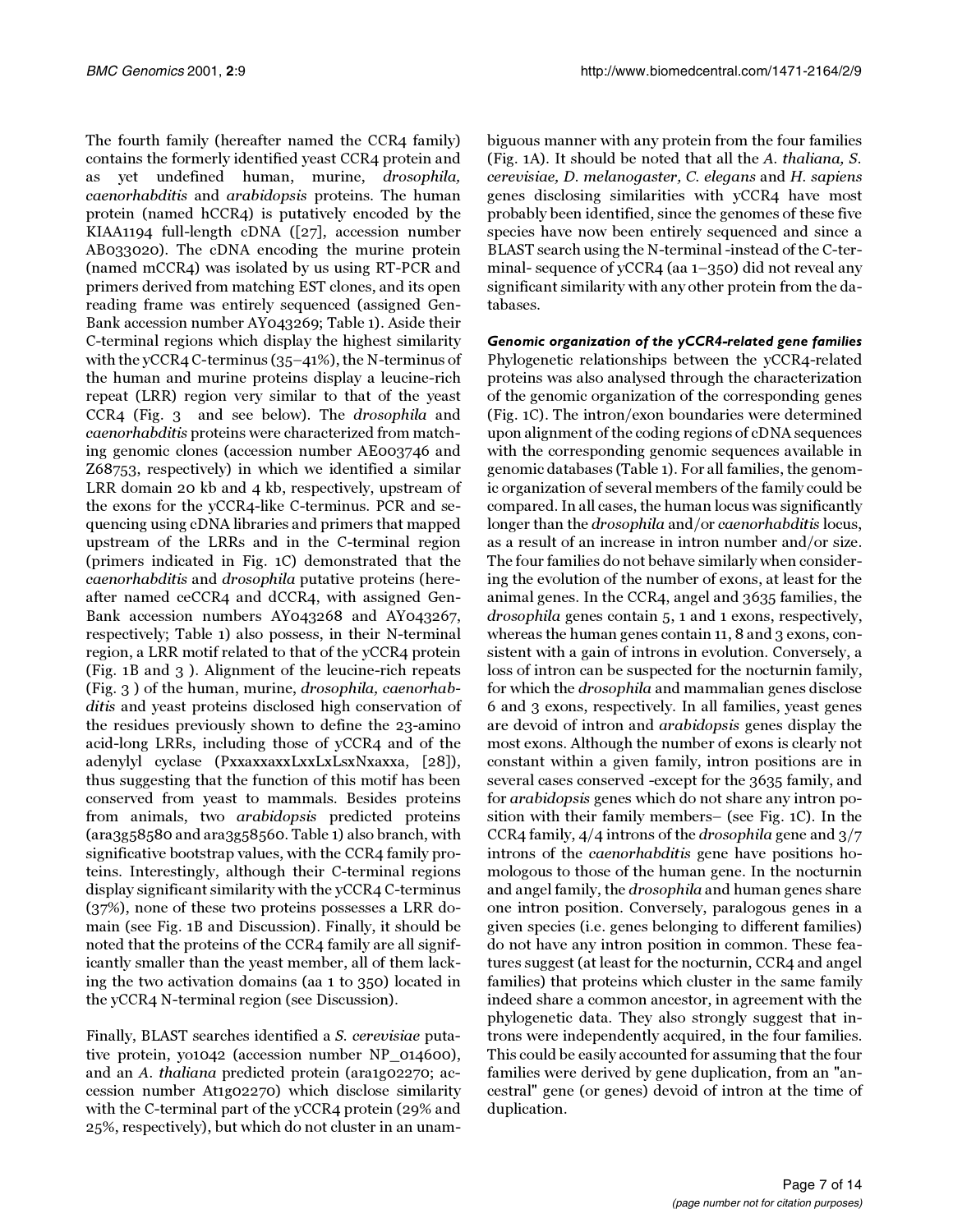# *Conservation, among the yCCR4-related proteins, of a Mg2+-dependent endonuclease-like domain, with CCR4 specific residues*

Dlakic [\[12](#page-13-11)] and Hofmann *et al*[[13](#page-13-12)] recently reported that the xe.nocturnin and yCCR4 proteins contain a domain with similarities with the enzymatic core of Mg2+-dependent endonucleases. Therefore, we investigated whether such sequence similarities also exist for the other yCCR4-related proteins with, possibly, conserved features specific for these proteins. The multiple sequence alignment of all yCCR4-related C-terminal regions (Fig. [2](#page-3-0) ) allowed the identification of several blocks of local homology, with more than 60% similarity among yCCR4 related proteins, as well as residues strictly conserved among these proteins (see below). This alignment could be extended to the enzymatic core of three characteristic Mg2+-dependent endonucleases: the bovine DNAseI [[29\]](#page-13-25) and two apurinic/apyrimidinic (AP) DNA-repair endonucleases, i.e. the E. coli Exonuclease III [[30\]](#page-13-21) and the human HAP1 protein [[31](#page-13-20)]. These nucleases share the same catalytic residues and form a similar four-layered α/β-sandwich motif. Interestingly, the blocks of homology defined for the yCCR4-related proteins all correspond to secondary-structure elements (β-strand or  $α$ helix) which form the core of AP endonucleases (Fig. [2](#page-3-0) ). In addition, the putative active residues shared by both AP endonucleases and DNAseI [[29–](#page-13-25)[32](#page-13-26)], are strictly conserved in all the yCCR4-related proteins: these are residues involved in catalysis (indicated by triangles in Fig. [2](#page-3-0) ), Mg2+ binding (indicated by black circles), orientation or stabilization of catalytic residues (indicated by squares), or interaction with the phosphate group (indicated by empty circles). Hence, all the yCCR4-related proteins possess, as observed for yCCR4, a C-terminal Mg2+-dependent endonuclease-like domain. Alignment of the yCCR4-related proteins with the Mg2+-dependent endonucleases discloses another important feature : several residues (Leu 151, Arg 174 and Glu 300, indicated with an asterisk in Fig. [2](#page-3-0) ) can be identified, which are strictly invariant among all the yCCR4-related proteins, but have no equivalent in the presently aligned AP-endonucleases and DNAseI, or in other Mg2+-dependent endonuclease fold-containing proteins previously described (not shown) [[12](#page-13-11)[,13\]](#page-13-12). These CCR4-specific amino acids are most probably relevant to functions common to and specific for all yCCR4-related proteins (see Discussion).

# *Interaction of the human homolog of yCCR4 with hCAF1 and hPOP2/CALIF*

The search for yCCR4-related proteins identifies possible orthologs of yCCR4, according to the sequence analyses reported above. To confirm these data and gain some hints for the existence of a CCR4-NOT complex in mammals, we investigated whether the interaction be-

tween yCCR4 and yPOP2 in the CCR4-NOT complex is conserved for the human ortholog, hCCR4. Two homologs of yPOP2 have been identified in mammals: the mouse/human CAF1 [\[11](#page-13-10)[,16,](#page-13-15)[17](#page-13-27)[,33](#page-13-28)] and, more recently, the human homolog named hPOP2 or hCALIF [\[18](#page-13-29)[,19\]](#page-13-16). Both mCAF1 [\[11\]](#page-13-10) and hPOP2 [[19](#page-13-16)] interact with yCCR4, and the yCCR4 LRR is essential for these interactions. To determine whether yCCR4-yPOP2 interactions are evolutionarily conserved, we examined whether hCCR4 can bind hCAF1 and hPOP2 in a two-hybrid assay in mammalian cells. The complete hCCR4 cDNA was obtained (KIAA1194 cDNA, Kazusa DNA Research Institute), and vectors were constructed to express hCCR4 fused to the DNA binding domain of the yeast GAL4 transcription factor (pGal4-hCCR4) (Fig. [4A](#page-8-0)). A vector expressing hCAF1 (pVP16-hCAFl) or hPOP2 (pVP16-hPOP2) fused to the VP16 activation domain was also produced (Fig. [4](#page-8-0)A). Two-hybrid protein-protein interaction assays were performed in Hela cells, with a reporter plasmid (pG4- TK-Luc) containing six GAL4 binding elements upstream of the thymidine kinase (TK) promoter region fused to the luciferase reporter gene (Fig. [4A](#page-8-0)). In Hela cells transfected with the fusion constructs and the reporter plasmid, an interaction between GAL4 and VP16 fusion proteins should result in an increase in luciferase expression (Fig. [4](#page-8-0)A). As observed in Fig. [4](#page-8-0)B, co-expression of pGal4-hCCR4 with either pVP16-hCAF1 or pVP16-hPOP2 elicited a significant increase (> 35 fold) in pG4-TK-Luc expression, thus demonstrating association between hCCR4 and either hCAF1 or hPOP2. This increase is dependent on the presence of the leucine-rich repeats within hCCR4, since deletion of four out of the five leucine-rich repeats -within pGal4-hCCR4(∆LRR), see Materials and Methods- completely abolished the effect (Fig. [4](#page-8-0)). Finally, a GAL4 fusion vector expressing a murine paralog of hCCR4, i. e. m.nocturnin, had no effect when co-expressed with either pVP16-hCAF1 or pVP16-hPOP2 (Fig. [4\)](#page-8-0), thus indicating that m.nocturnin does not interact with hCAF1 or hPOP2, as expected from the absence of an LRR domain in this protein. As a control, pGal4-hCCR4 alone, or in association with the pVP16-none plasmid, had no effect.

To verify that hCCR4 can bind directly to hCAF1, we performed a far-Western blot analysis (Fig. [5](#page-9-0)). Bacterially produced, purified GST-CAF1 and control GST proteins were subjected to SDS-PAGE, transferred onto a membrane and probed with a 35S-methionine-labeled hCCR4 protein synthesized in vitro. As shown in Fig. [5](#page-9-0), specific hybridization was observed only with GST-CAF1, and not with GST. As a control, incubation with a 35S-methionine-labeled luciferase protein failed to show any interaction.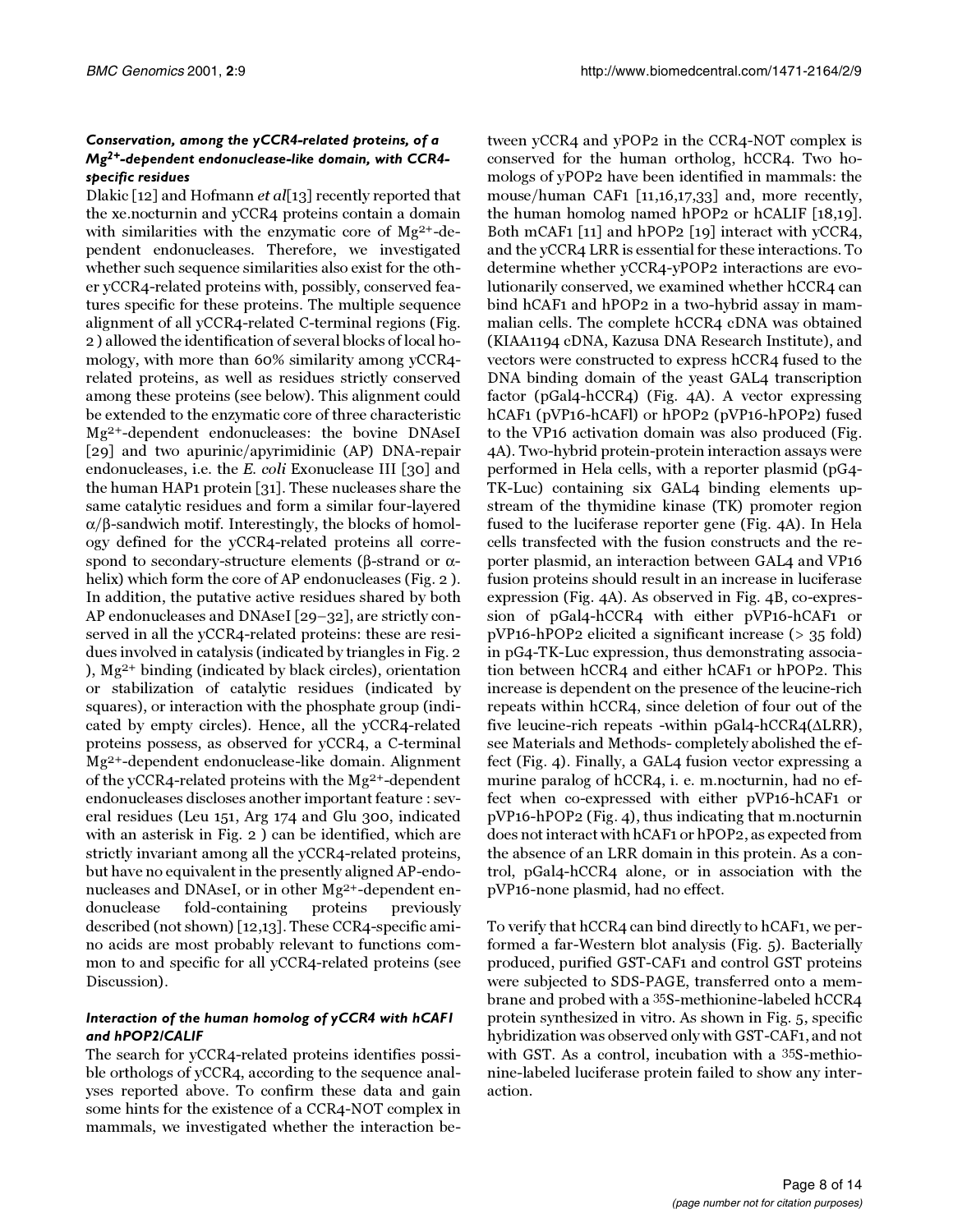

<span id="page-8-0"></span>Two-hybrid assay for in vivo interaction of hCCR4 with hCAF1 and hCALIF/hPOP2. (A) schematic representation of the reporter and fusion protein expression vectors, and rationale of the two-hybrid assay. Coding sequences of hCCR4, hCCR4 deleted for the LRR (hCCR4(∆LRR)) and m.nocturnin are inserted in-frame with the GAL4 binding domain. The hCAF1 and hPOP2 coding sequences (or no sequence in the pVP16-none vector) are inserted in-frame with the VP16 transactivation domain. The pG4-TK-Luc reporter plamid contains six GAL4 binding elements, upstream of the thymidine kinase minimal promoter (TK) region fused to the luciferase reporter gene (Luc). An interaction between the GAL4 and VP16 fusion proteins should result in an increase in luciferase expression. (B) hCCR4 interacts with hCAF1 and hPOP2, in a LRR-dependent manner. Hela cells were cotransfected with a combination of expression vectors, as indicated by crosses. Luciferase activities were measured two days post transfection (see Materials and Methods) and are expressed as the fold increase over the luciferase activity of the reporter vector alone. Bars indicate standard deviation of the mean for at least three independent transfections.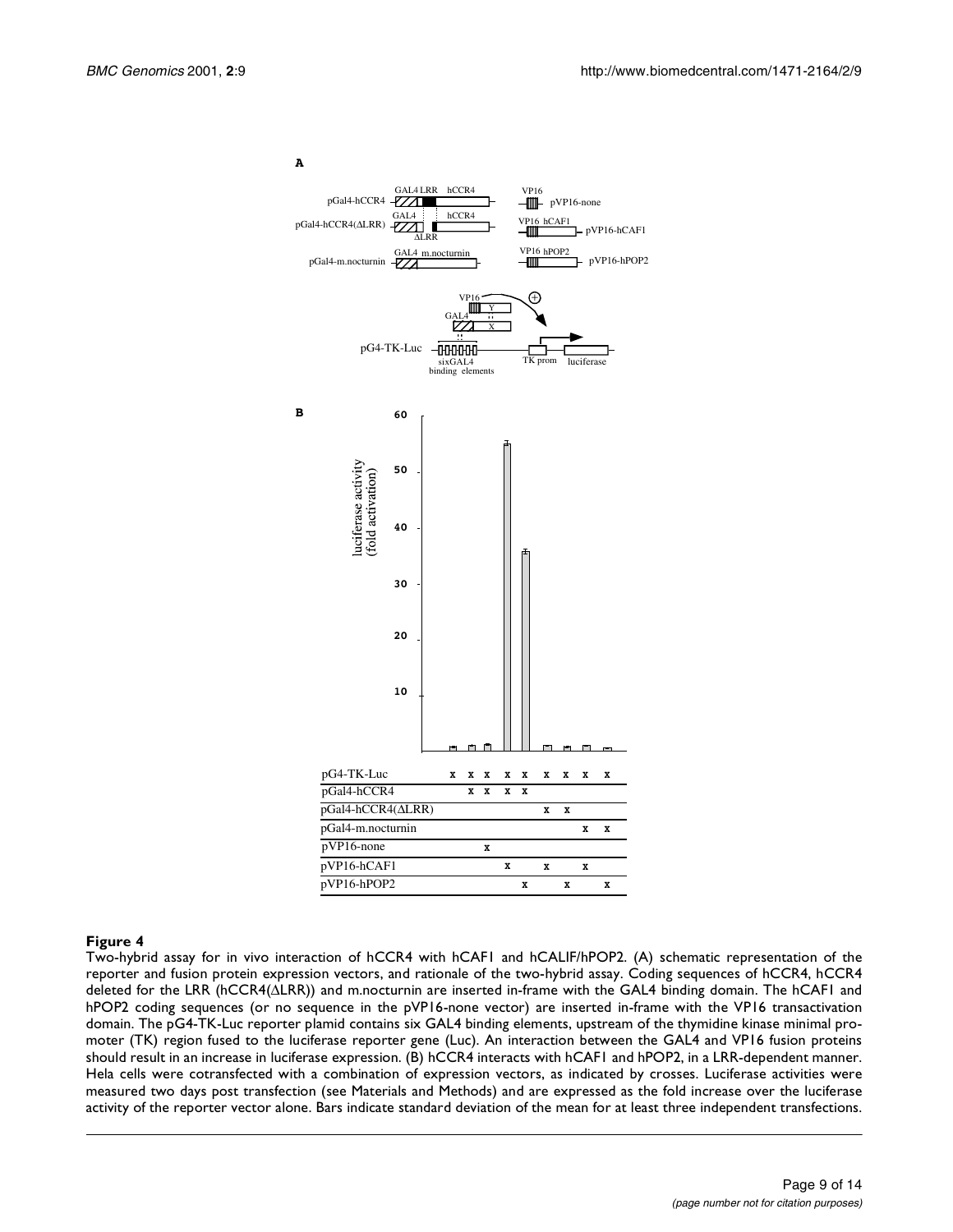

<span id="page-9-0"></span>hCCR4 interacts with hCAF1 in vitro. Bacterially-expressed and purified GST-hCAF1 and GST (control) proteins were subjected to SDS/PAGE, transferred from the gel onto a polyvinylidene difluoride membrane, and probed with in vitro synthesized 35S-methionine-labeled hCCR4 (left) or luciferase (control, right) proteins (see Materials and Methods). Autoradiography of the blots demonstrates specific binding of hCCR4 to GST-hCAF1 (57 kDa, arrow), not observed with GST (27 kDa; position of the protein, as determined by a coomassie blue stained gel run in parallel, indicated by an arrowhead). Molecular size markers (in kilodaltons) are indicated. The negative imprints observed in the luciferase control are a common feature associated with reduction of background hybridization to the filter at locations of high protein concentrations.

# **Discussion**

#### *Identification of LRR-containing orthologs of yCCR4*

In the course of our search for genes encoding proteins displaying significant similarity with the yeast yCCR4 factor, the best hits were found for cDNAs encoding a family of proteins from C. elegans, D. melanogaster, M. musculus, and H. sapiens, that we further characterized by both in silico and in vivo approaches. By several criteria, these proteins appear to be yCCR4 orthologs. First, they cluster together with yCCR4 in a phylogenetic tree constructed for the yCCR4-related proteins. Likewise, analysis of their genomic organization revealed that the caenorhabditis, drosophila and human CCR4 genes had several introns in common, located at homologous positions, suggesting that they arose from a common ancestor. Second, their N-terminus contain a five leucine-rich repeat domain, disclosing a high level of similarity with that of yCCR4, and with strictly conserved amino acids at consensus positions. Third, the ability of yCCR4 to bind mCAF1 and hPOP2 is conserved for the mammalian protein, since we could demonstrate, using two-hybrid assays and far-Western blot analyses, an in vivo and in vitro interaction between hCCR4 and hCAF1 or hPOP2/ CALIF. Moreover we could show, using a deletion within the leucine-rich repeat domain, that this motif is essential for the interaction, a key feature of the previously characterized yCCR4 factor.

Interestingly, the putative hCCR4, mCCR4, dCCR4 and ceCCR4 proteins are much smaller than yCCR4. In fact, they contain the central LRR plus C-terminal region of yCCR4, but they lack its N-terminus (residues 1–350). It is noteworthy that, in yCCR4, these two parts of the protein (1–350 and 350–837) have well-defined and distinct functions, which can be uncoupled. The N-terminal region contains two transactivation domains, one of which is glucose-repressed (residues 1–160). This region can, by itself, activate transcription when targeted to the DNA via a heterologous DNA-binding domain [[5\]](#page-13-4). On the other hand, the LRR plus C-terminal region of yCCR4 cannot mediate transcription activation, but is involved in protein-protein interactions [\[5\]](#page-13-4). The yCCR4 LRR is necessary for the binding of several components of the CCR4-NOT complex, including yPOP2 -and mCAF1-  $[11]$  $[11]$  $[11]$ , yDBF2  $[2]$ , yCAF4 and yCAF16  $[8]$  $[8]$ , and deletion of the yCCR4 N-terminus does not impair these associations. Consistently, the region encompassing the LRR and part of the C-terminus (residues 302–668) has been defined as the smallest region necessary and sufficient for the association of yCCR4 with yPOP2 [[11](#page-13-10)].

Conservation of the yCCR4 LRR plus C-terminus, together with the absence of its N-terminus in the CCR4 proteins of animals, could be interpreted along two lines. First, the N-terminal domain might mediate yeast-specific functions (e.g. glucose-regulated growth), not conserved in animals because they were unnecessary or redundant in these species. Second, the N- and C-terminal domains observed in the yCCR4 multifunctional protein might have been split into two -or moreindependent proteins in animals. If neither interpretation can as yet be favoured, it is noteworthy that yCCR4 evolution parallels that of its partner in the CCR4-NOT complex, namely yPOP2. Indeed, both human homologs of yPOP2, hCAF1 and hPOP2, lack the 148 N-terminal amino acids which are, in yPOP2, required for transcriptional activation, whereas the yPOP2 C-terminus, which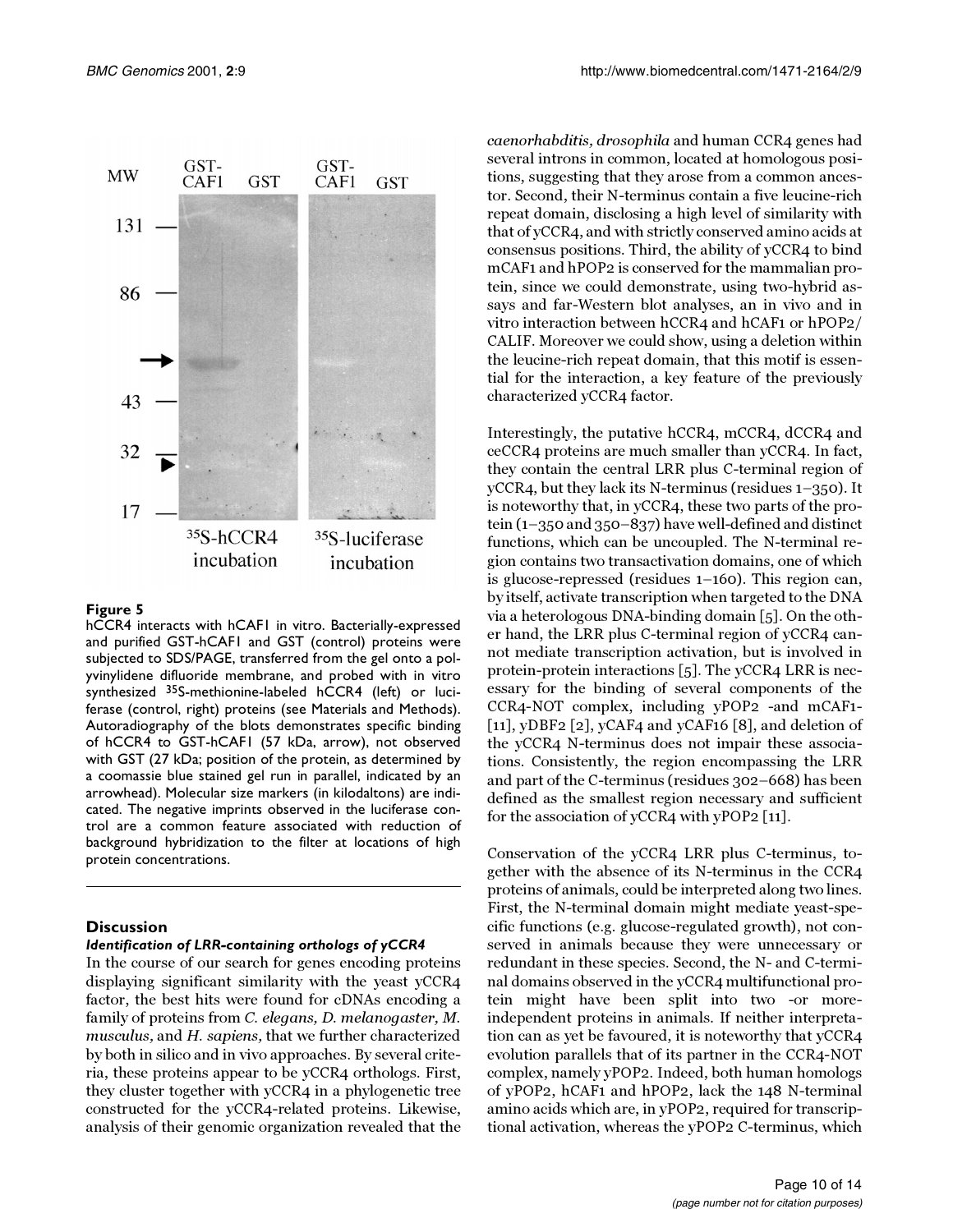is involved in the interaction with yCCR4, is conserved in hCAF1 [\[11\]](#page-13-10) and hPOP2 [\[19](#page-13-16)]. Similarly, hNOT2, the human homolog of the yNOT2 component of the CCR4- NOT complex, harbors a N-terminal domain divergent from that of yNOT2 -required for transcriptional activation and interaction with the yeast ADA2 factor-, but has conserved the C-terminal domain which is absolutely required for the yCCR4-associated function of yNOT2 [[19](#page-13-16)[,20\]](#page-13-17). Therefore, it looks as if genes of the CCR4-NOT complex have undergone a "concerted" phylogenetic evolution, with the yeast genes encoding multifunctional proteins and the animal genes only encoding "specialized" proteins specific for the CCR4-NOT complex. It is tempting to speculate that partition of the CCR4 or POP2 functions in the course of evolution has been positively selected as resulting in a gain of efficacy. Along this line, Draper *et al*[[5\]](#page-13-4) observed that the two transactivation domains present in the yCCR4 N-terminus (residues 1 to 350) are, alone, more potent activators than within the full-length yCCR4 protein. Likewise, mCAF1, which has lost the N-terminal transactivation domain of yPOP2, binds to yCCR4 with a higher affinity than yPOP2 [[11](#page-13-10)].

In yeast, yCCR4 is one of the components of the 1.0 MDa CCR4-NOT complex, which also includes yPOP2 and at least five yNOT proteins. In this complex, yPOP2 independently binds to yCCR4 and to yNOT1. A previous report [\[19\]](#page-13-16) identified the human orthologs of yPOP2 (hPOP2/CALIF) and yNOT1 (hNOT1), and showed that they have conserved their ability to bind to each other. Hence, the present identification of the human ortholog of yCCR4 and the demonstration that it binds to hPOP2 now provide an additionnal piece of the puzzle, strongly suggesting the existence of a CCR4-NOT complex in humans. Additionally, yCCR4 interacts, via its LRR domain, with three other proteins (i.e. yDBF2, yCAF4 and yCAF16) of the 1.9 MDa CCR4-NOT complex. Conservation of the LRR domain in hCCR4 suggests that the interaction with these proteins might be conserved as well in humans. Interestingly, we found that hCCR4 also binds to the second human yPOP2 paralog, hCAF1. However, at variance with hPOP2, hCAF1 is not able to interact with hNOT1 (nor with hNOT3) [\[19\]](#page-13-16). This suggests that human cells may contain at least two complexes involving a CCR4/POP2 association, a CCR4-NOT-POP2 complex analogous to the CCR4-NOT yeast complex, and a still unknown CCR4-CAF1 containing complex. Interestingly, in yeast only one CCR4-POP2 complex has been described until now, whereas CCR4/POP2 interactions have been found associated with both transcription regulation and mRNA deadenylase activity. This may suggest a "physical" partition of these two CCR4-POP2 associated functions in the course of evolution.

*Four families of yCCR4-related genes: function and origin?* Recently, Dlakic [\[12\]](#page-13-11) and Hofmann et al[[13\]](#page-13-12) showed that the yCCR4 C-terminus contains a fold related to the Mg2+-dependent endonuclease core. yCCR4 was also shown to be a component of the major yeast cytoplasmic mRNA deadenylase complex, and to be required for efficient poly(A)-specific mRNA degradation [\[14](#page-13-13)[,15\]](#page-13-14). Interestingly, this yCCR4-dependent activity copurifies with yPOP2. Since the presently characterized mammalian yCCR4 ortholog has conserved the ability to bind yPOP2 homologs and displays high sequence similarities with yCCR4 in the nuclease core domain, it suggests that the mammalian yCCR4 orthologs might also be associated with a deadenylase function. The three other characterized families of yCCR4-related proteins have also conserved catalytic residues and structural elements of the Mg2+-dependent nuclease core. In addition, their nuclease regions possess residues which are strictly invariant among all the yCCR4-related proteins, from plants to humans, and which are not conserved in any other Mg2+ dependent endonuclease-containing protein, thus strenghtening the notion of a common and specific function for the yCCR4-related proteins. Hence, according to the present data, proteins of the angel, 3635 or nocturnin families may deserve the same putative function as yCCR4, i.e. deadenylation, or at least share common substrate binding and/or catalytic specificities (for instance preference for RNA and/or poly (A) tail). Along this line, CCR4-specific conserved residues may be important for the setting of such a specificity, whereas the presence -or not- of a LRR domain may determine different associations for these proteins, possibly responsible for differences in cellular localization or in enzymatic activity. Until now, the only known deadenylase in vertebrates is a poly(A)-specific exoribonuclease, PARN, a member of the RNaseD family of exonucleases [[34](#page-13-30)]. The present results therefore propose a series of new putative mammalian deadenylases, and predict a set of residues that should be functionally important for all yCCR4-related proteins.

Finally, the high level of similarity among the C-terminal regions of all paralogous yCCR4-related proteins, along with the divergence of their N-terminal domains, is intriguing in terms of phylogenetic evolution. The C-terminus strong conservation leads to the assumption that all the related genes derive by duplication events from a common ancestor, but the identity of this ancestral gene and the date of expansion can only be hypothesized. Occurrence within the CCR4 family of LRR-containing genes both in yeast and animals, suggests that a LRRcontaining gene existed before the divergence of yeast and animals. Whether such a LRR-containing gene could be the common ancestor for all the yCCR4-related genes (with deletion of the LRR and several duplication events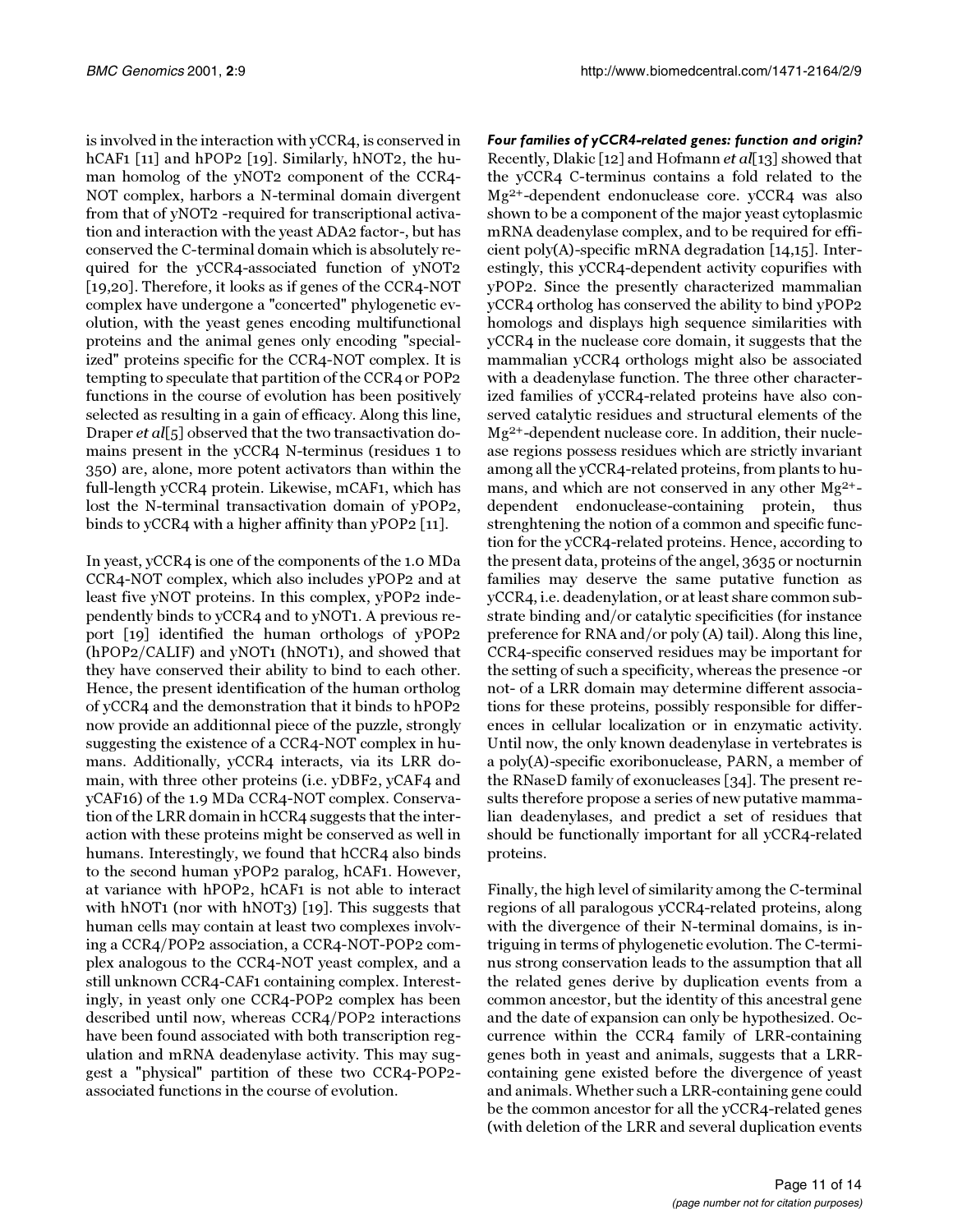for the angel, 3635 and nocturnin families) is not known. However, the fact that the two arabidopsis proteins which cluster with the LRR-containing proteins in the CCR4 branch (Fig. [1](#page-2-0)A) do not possess a LRR domain, is not in favour of the existence of a LRR-containing ancestor: in that case, at least two independent LRR deletion events (versus one LRR acquisition event, see below) would be required to generate the angel, 3635 and nocturnin families on the one hand, and the CCR4 arabidopsis proteins on the other hand. Along this line, BLAST searches in bacteria databases disclosed, in one incompletely sequenced bacterial genome (Paenibacillus azotofixans), an open reading frame (nt 3822 to 4583 in the AJ299453 genomic clone) which contains almost all and displays significant similarity with the yCCR4 Cterminal region, but does not contain a LRR nor a N-terminal domain. It is therefore plausible that a "C-terminal core domain" existed first, which was subsequently duplicated several times giving rise to the four identified protein families, and which has been well conserved because it deserved a common enzymatic function, at the opposite of the N-terminal divergent regions. A LRR domain would have been acquired in one of the duplicates, prior to the divergence of animals and fungi.

# **Conclusions**

The present characterization, in higher eukaryotes, of proteins related to the yeast yCCR4 factor leads to two main conclusions. Firstly, we identified yCCR4 mammalian orthologs and demonstrated that the human member can interact with the human yPOP2 homologs. This result, along with the identification by others of human homologs of NOT proteins, now provides strong evidence for the existence of a human CCR4-NOT complex, with conserved protein-protein interactions. Secondly, we showed that all members of the four yCCR4-related protein families that we have characterized contain the canonical catalytic residues and motifs of the Mg2+-dependent endonuclease core, as well as strictly conserved yCCR4-specific residues. These proteins might constitute a new family of deadenylases in mammals, for which critical residues can be predicted.

# **Materials and Methods**

# *Sequence analyses*

DNA and amino-acid sequences were examined for homology with the non-redundant nucleotide, protein, and dbEST databases at the NCBI, using the BLAST 2 program. Multiple alignments of amino-acid sequences were carried out using CLUSTALW computer algorithms [[23\]](#page-13-31). The aligned sequences were further analysed, either by the distances method (Neighbor-Joining program) or by the parsimony method (Protpars program, not shown). In the former case, trees were constructed using different parameters, i.e. correction -or not- for

multiple substitutions, and exclusion -or not- of the positions with gaps. The trees obtained under these various conditions were closely related, disclosing only limited variations in the branching pattern of the identified phylogenetic families.

# *Characterization of yCCR4-related cDNAs*

Characterization of d.nocturnin and dCCR4 cDNAs was achieved by PCR, using two drosophila cDNA libraries (an oligo (dT)-primed cDNA library constructed from 0– 24 hour-old embryos [gift from C. S. Thummel] and a 3– 12 hour-old embryo cDNA library [gift from T. Maniatis]). Characterization of ceCCR4 cDNA was achieved by PCR using a C. elegans cDNA library (gift from S. Holbert). The cDNA encompassing the entire mCCR4 open reading frame was cloned by reverse transcription (RT)- PCR reaction, using total RNAs extracted from CBA mouse brain. For RT reactions, one microgram of total RNAs was reverse transcribed from random (dN)6 primers in 20 µl of reaction medium containing 1 mM each deoxynucleoside triphosphate, (dN)6 (2 mM), 20 U of RNAsin, 50 mM Tris-HCl, 75 mM KCl, 5 mM  $MgCl<sub>2</sub>$ , and 50 U of Moloney murine leukemia virus reverse transcriptase (Applied Biosystem). Reactions were carried out for 45 min at 42°C. PCR reactions were performed using rTth DNA Polymerase (Perkin Elmer), with a 95°C denaturation step for 4 min, and 35 cycles at 58°C for 1 min, 72°C for 3 min, and 94°C for 1 min, and final extension at 72°C for 10 min. Amplification products were subcloned into the T-vector (Promega) and sequenced.

Primers used (indicated in Fig. [1C](#page-2-0)):

d.nocturnin:5'-CCGATGGATATTGGAAGCTGGG-3', 5'-GCAACGGTTGTGTATGAGGCT-3', 5'-TCACCACCTCACATATCCCAC-3', 5'-TCAGGTACTTGCGGTGCTCCCA-3', 5'-GGACTCCCAGGACGATGGCCT-3'; dCCR4:5'-GTGCTCTGCGACAAGTACGCGA-3', 5'-CGTATAGTTGGTGTGCGGCAT-3', 5'-CGCGTACTTGTCGCAGAGCACA-3', 5'-CGTTGGCATGCTGACCAGCCT-3', 5'-GCGAGGTTTTGTCTCCTAAC-3'; ceCCR4:5'-GCGGTCGCGACGACAAGAGGA-3', 5'-GGAGATCAACACGGTGGACAG-3';mCCR4: 5'-ATCTGAGGTCCTCTGAAAGTG-3', 5'-GAAGGCGGCGCAGCTCGAGA-3'.

# *Mammalian Expression Vectors*

The mammalian expression vectors for the GAL4 and VP16 fusions are derivatives of the SV40 promoter-driven expression vector pSG5 (Stratagene). The GAL4 fusion plasmids were obtained by subcloning the appropriate cDNAs into the pGaL4PolyII plasmid [[24\]](#page-13-32), in-frame with the yeast GAL4 binding domain coding se-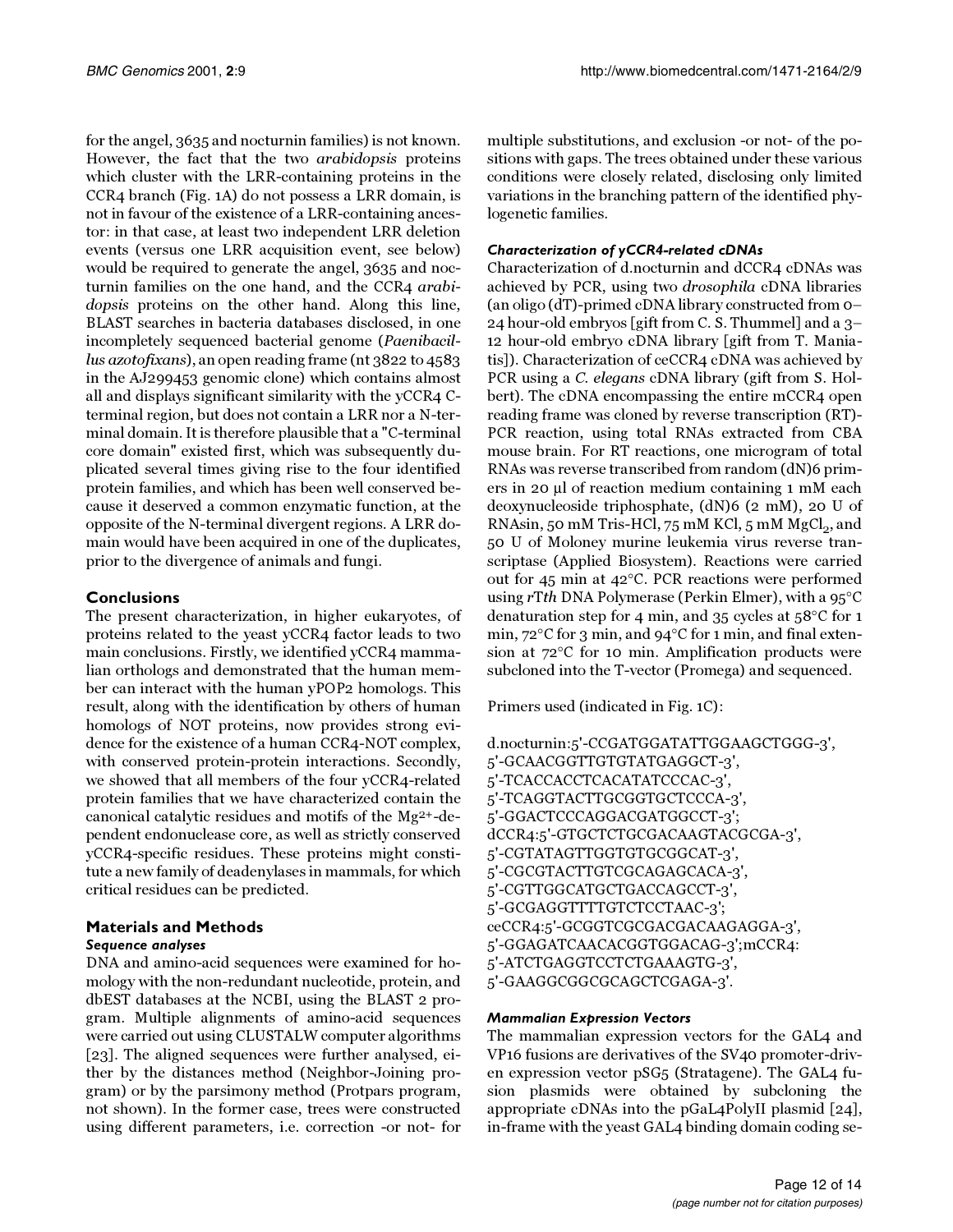quence. To generate pGaL4-hCCR4, a fragment corresponding to the entire hCCR4 coding sequence (with the exception of the initiation codon) was obtained upon digestion of the KIAA1194 cDNA (accession number AB033020, gift from the Kazusa Research Institute, putative start codon -Met 19-positioned by homology with mCCR4) by SphI and MscI (nt 423 to 2172 in KIAA1194), and was inserted in-frame into the pGaL4PolyII vector opened by XhoI, after Klenow treatment of both vector and insert. Construction of the deleted fusion protein in which four out the five hCCR4 leucine-rich repeats are removed (named pGal4-hCCR4(∆LRR)) was performed in three steps. The KIAA1194 cDNA was first 3'-truncated upon restriction with BsmI (nt 3642) and SacII (in pBluescript II SK+ vector), Klenow treatment and self-ligation, to remove undesirable EcoNI restriction sites. Deletion of the LRR domain from position 547 to 838 was then achieved upon digestion by HindIII (position 547 and 638) and EcoNI (position 817 and 838), followed by Klenow treatment and self-ligation. Finally, the deleted open reading frame-containing fragment was excised using SphI and MscI, and inserted into the pGaL4PolyII vector opened by XhoI, after Klenow treatment of both vector and insert. To generate pGal4 m.nocturnin, a fragment from the m.nocturnin cDNA [[21](#page-13-18)] corresponding to the entire coding sequence (with 9 amino acids upstream of the initiation codon) was excised from pGEX-3X upon SmaI and DraI digestion, and was inserted into the pGaL4PolyII vector opened by BamHl, after Klenow treatment of both vector and insert. Expression of the recombinant proteins was checked by in vitro transcription-translation assays (Promega). The pVP16-hCAF1 and pVP16-hPOP2 constructs were obtained upon insertion of the hCAF1 and hPOP2 coding regions into the pSG<sub>5</sub>FNV vector, inframe with the VP16 transactivation domain coding sequence, as previously described [[17,](#page-13-27)[25](#page-13-33)].

# *Transfections and luciferase assays*

The plasmids used for transfection were prepared by the alkaline/PEG/LiCl method. HeLa cells were grown in DMEM (Gibco/BRL) supplemented with 10% fetal calf serum, seeded at 10 cells/well in 96-well microtiter plates and transfected 8 hours later using Exgen 500 (Euromedex, Souffelweyersheim, France). The DNA for transfection included 100 ng of pG4-TK-Luc reporter plasmid together with 50 ng of GAL4 and/or VP16 fusion vectors, and 10 ng of pCMV-RL vector (cytomegalovirus promoter fused to the renilla luciferase reporter gene [Promega]) as an internal control for transfection efficiency. The amount of SV40 promoter DNA was kept constant upon addition, when necessary, of pSG5 vector to the transfection mixture. The cells were washed and collected 48 h after transfection. Luciferase activity was measured in cell lysates using the Dual Luciferase Kit (Promega) following the manufacturer's instructions. In all experiments, luciferase activities were normalized with the renilla luciferase activity expressed from the pCMV-RL vector. Each set of experiments was performed in quadruplicate and was repeated at least three times.

# *Far-Western analyses*

For in vitro protein-protein interaction assays, 5 µg of either GST-CAF1 or GST purified proteins (prepared as described in [\[25\]](#page-13-33)) were subjected to 10% SDS/PAGE and transferred onto a polyvinylidene difluoride membrane (Millipore) by electroblotting. After denaturation in 6 M and renaturation in 0.187 M guanidine-HCl in HB buffer (25 mM Hepes pH 7.2, 5 mM NaCl, 5 mM MgCl2, 1 mM DTT), the blots were saturated at 4°C in buffer H (20 mM Hepes pH 7.7, 7.75 mM KCl, 0.1 mM EDTA, 25 mM  $MgCl<sub>2</sub>$ , 1 mM DTT, 0.05% NP40, 1% dry milk) for 2 hours, and then incubated for 2 hours at 4°C with 50 µl of 35S-methionine-labeled in vitro-translated hCCR4 or luciferase protein (synthesized using a reticulocyte lysate-coupled transcription/translation kit [Promega]). After washing in buffer H for 1 h at 4°C, filters were dried and autoradiographed.

# <span id="page-12-0"></span>**Additional material**

### **Additional file 1**

*: in silico determined amino acid sequence of d3635protein* [Click here for file](http://www.biomedcentral.com/content/supplementary/1471-2164-2-9-S1.doc) [\[http://www.biomedcentral.com/content/supplementary/1471-2164-2-](http://www.biomedcentral.com/content/supplementary/1471-2164-2-9-S1.doc) 9-S1.doc]

# <span id="page-12-1"></span>**Additional file 2**

*: in silico determined amino acid sequence of h3635 protein* [Click here for file](http://www.biomedcentral.com/content/supplementary/1471-2164-2-9-S2.doc) [\[http://www.biomedcentral.com/content/supplementary/1471-2164-2-](http://www.biomedcentral.com/content/supplementary/1471-2164-2-9-S2.doc) 9-S2.doc]

### <span id="page-12-2"></span>**Additional file 3**

*: in silico determined amino acid sequence of m. angel protein* [Click here for file](http://www.biomedcentral.com/content/supplementary/1471-2164-2-9-S3.doc) [\[http://www.biomedcentral.com/content/supplementary/1471-2164-2-](http://www.biomedcentral.com/content/supplementary/1471-2164-2-9-S3.doc) 9-S3.doc]

### <span id="page-12-3"></span>**Additional file 4**

*: in silico determined amino acid sequence of h. angel protein* [Click here for file](http://www.biomedcentral.com/content/supplementary/1471-2164-2-9-S4.doc) [\[http://www.biomedcentral.com/content/supplementary/1471-2164-2-](http://www.biomedcentral.com/content/supplementary/1471-2164-2-9-S4.doc) 9-S4.doc]

### <span id="page-12-4"></span>**Additional file 5**

*: in silico determined amino acid sequence of ce.angel protein* [Click here for file](http://www.biomedcentral.com/content/supplementary/1471-2164-2-9-S5.doc) [\[http://www.biomedcentral.com/content/supplementary/1471-2164-2-](http://www.biomedcentral.com/content/supplementary/1471-2164-2-9-S5.doc) 9-S5.doc]